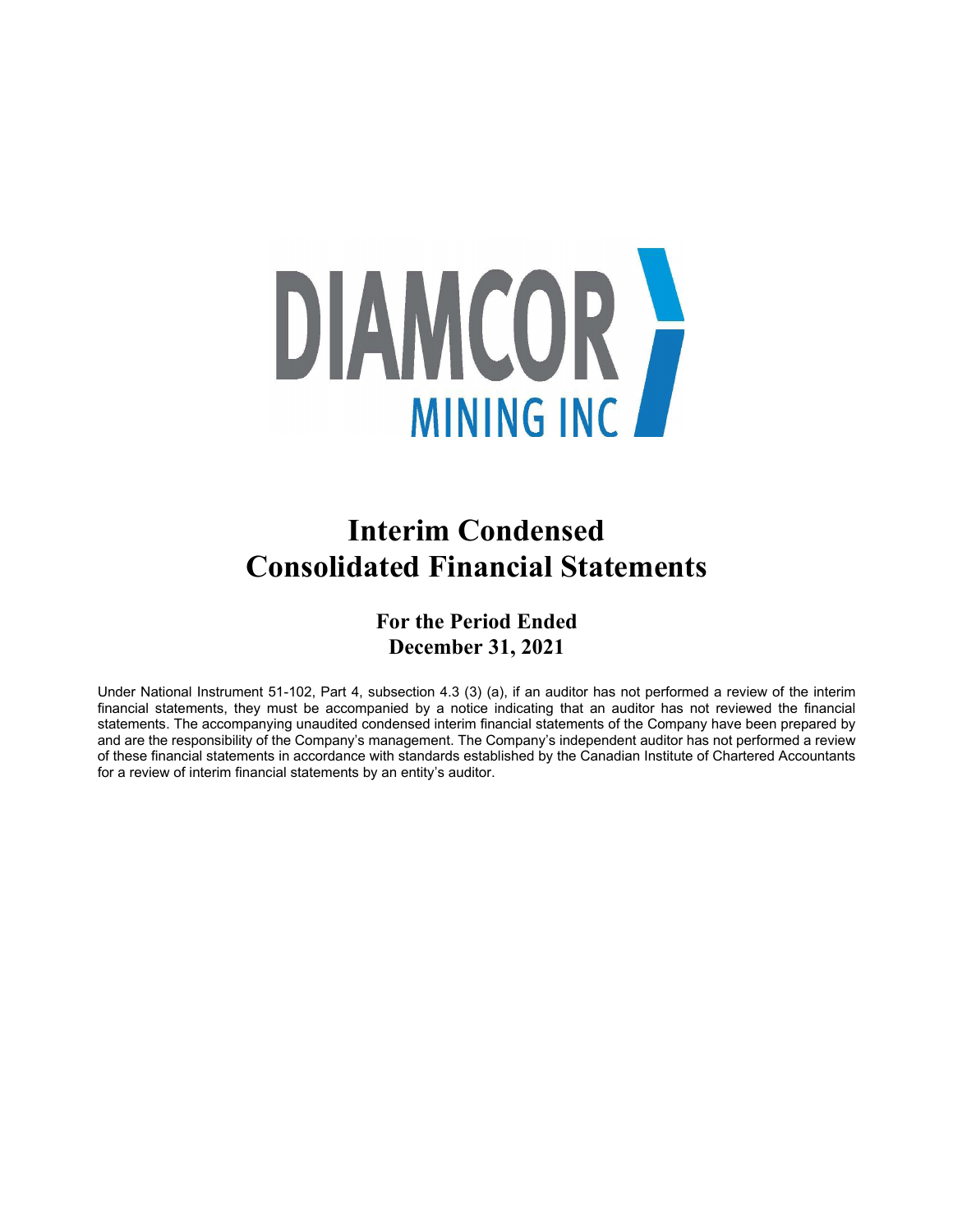### **Diamcor Mining Inc. Consolidated Statements of Financial Position**

| As at:                                         |    | December 31<br>2021 |    |                |  |  |  |
|------------------------------------------------|----|---------------------|----|----------------|--|--|--|
|                                                |    |                     |    |                |  |  |  |
|                                                |    | unaudited           |    | audited        |  |  |  |
| <b>ASSETS</b>                                  |    |                     |    |                |  |  |  |
| <b>CURRENT</b>                                 |    |                     |    |                |  |  |  |
| Cash and cash equivalents                      | \$ | 596,319             | \$ | 257,133        |  |  |  |
| Accounts receivable (Note 10a)                 |    | 61,906              |    | 186,233        |  |  |  |
| Inventory (Note 2.3)                           |    | 376,623             |    | 756,774        |  |  |  |
| Prepaids                                       |    | 106,298             |    |                |  |  |  |
|                                                |    | 1,141,146           |    | 1,200,140      |  |  |  |
| <b>NON CURRENT</b>                             |    |                     |    |                |  |  |  |
| Restricted cash (Note 14)                      |    | 621,361             |    | 666,509        |  |  |  |
| Property, plant and equipment (Note 3)         |    | 6,311,766           |    | 7,283,002      |  |  |  |
| <b>Total assets</b>                            | \$ | 8,074,273           | \$ | 9,149,651      |  |  |  |
| <b>LIABILITIES</b>                             |    |                     |    |                |  |  |  |
| <b>CURRENT</b>                                 |    |                     |    |                |  |  |  |
| Accounts payable (Note 13)                     | \$ | 1,177,011           | \$ | 636,097        |  |  |  |
| Short term debt (Note 4)                       |    |                     |    | 147,870        |  |  |  |
| Current portion of long-term debt (Note 4)     |    | 6,525,601           |    | 5,821,954      |  |  |  |
|                                                |    | 7,702,612           |    | 6,605,921      |  |  |  |
| <b>NON CURRENT</b>                             |    |                     |    |                |  |  |  |
| Deferred tax liablity                          |    | 150,554             |    | 161,494        |  |  |  |
| Decommissioning liability (Note 5)             |    | 593,288             |    | 578,008        |  |  |  |
| Long-term debt (Note 4)                        |    | 503,941             |    | 4,169,192      |  |  |  |
| Due to Nozala Investments (Note 4)             |    | 1,929,564           |    | 1,920,443      |  |  |  |
| <b>Total liabilities</b>                       |    | 10,879,959          |    | 13,435,058     |  |  |  |
| <b>SHAREHOLDERS' DEFICIT</b>                   |    |                     |    |                |  |  |  |
| Share capital (Note 6)                         |    | 39,785,762          |    | 34,569,889     |  |  |  |
| Contributed surplus (Note 7)                   |    | 13,895,554          |    | 14,669,188     |  |  |  |
| Warrants (Note 6)                              |    | 326,379             |    | 766,846        |  |  |  |
| Accumulated other comprehensive loss           |    | (8,687,763)         |    | (7,936,547)    |  |  |  |
| Deficit                                        |    | (44, 183, 457)      |    | (41, 775, 112) |  |  |  |
| <b>Total equity</b>                            |    | 1,136,475           |    | 294,264        |  |  |  |
| Non-controlling interests (Note 16)            |    | (3,942,161)         |    | (4,579,671)    |  |  |  |
| (Deficit) attributable to owners of the parent |    | (2,805,686)         |    | (4, 285, 407)  |  |  |  |
| Total liabilities and shareholders' equity     | \$ | 8,074,273           | \$ | 9,149,651      |  |  |  |
| <b>GOING CONCERN (Note 1)</b>                  |    |                     |    |                |  |  |  |

**COMMITMENTS** (Note 12) **SUBSEQUENT EVENTS** (Note 16)

On behalf of the board "Dean Taylor" **Director** Director "Sheldon Nelson" Director

The accompanying notes are an integral part of these consolidated financial statements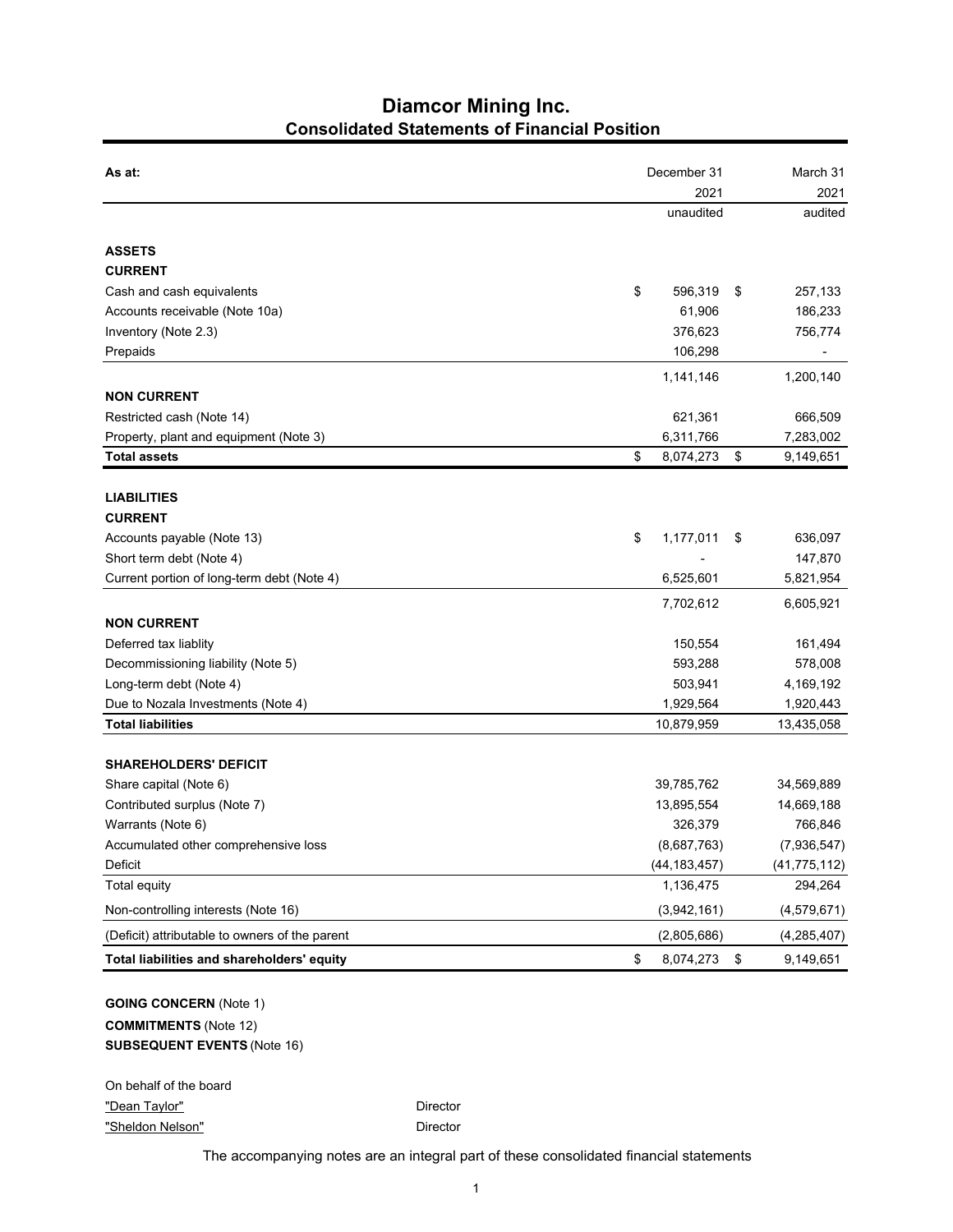| Diamcor Mining Inc.                                               |  |  |
|-------------------------------------------------------------------|--|--|
| <b>Consolidated Statements of (Loss) and Comprehensive (Loss)</b> |  |  |

|                                                                          | For the<br>three months ended<br>December 31, 2021 | For the<br>three months ended<br>December 31, 2020 | For the<br>nine months ended<br>December 31, 2021 | For the<br>nine months ended<br>December 31, 2020 |
|--------------------------------------------------------------------------|----------------------------------------------------|----------------------------------------------------|---------------------------------------------------|---------------------------------------------------|
| <b>SALES</b>                                                             | \$<br>1,315,393 \$                                 | 137,565 \$                                         | 4,141,028 \$                                      | 476,845                                           |
| <b>COST OF GOODS SOLD</b>                                                |                                                    |                                                    |                                                   |                                                   |
| Operating expenses                                                       | \$<br>1,374,301                                    | \$<br>385,846 \$                                   | 3,373,422 \$                                      | 915,861                                           |
| <b>GROSS MARGIN</b>                                                      | \$<br>$(58,908)$ \$                                | $(248, 281)$ \$                                    | 767,606                                           | \$<br>(439, 016)                                  |
| <b>GENERAL AND ADMINISTRATIVE EXPENSES</b>                               |                                                    |                                                    |                                                   |                                                   |
| Accretion and depreciation (Notes 3, and 5)                              | 194,159                                            | 265,929                                            | 638,405                                           | 531,283                                           |
| Consulting fees                                                          | 46,500                                             | 117,700                                            | 182,250                                           | 157,700                                           |
| Insurance                                                                | 19,658                                             | 27,703                                             | 68,351                                            | 74,603                                            |
| Office                                                                   | 80,289                                             | 63,041                                             | 216,557                                           | 168,681                                           |
| Professional fees<br>Promotion and investor relations                    | 26,383<br>10,187                                   | (13, 692)<br>49,076                                | 115,312<br>264,516                                | 130,562<br>77,034                                 |
| Salaries and wages                                                       | 113,119                                            | 305,437                                            | 466,969                                           | 305,491                                           |
| Share based compensation (Notes 6 and 7)                                 |                                                    |                                                    | 20,715                                            |                                                   |
| Transfer agent and regulatory fees                                       | 14,240                                             | 24,763                                             | 26,015                                            | 30,949                                            |
| Travel                                                                   | 47,720                                             | 34,808                                             | 113,363                                           | 49,241                                            |
|                                                                          | 552,255                                            | 874,765                                            | 2,112,453                                         | 1,525,544                                         |
| (LOSS) FROM OPERATIONS                                                   | \$<br>$(611, 163)$ \$                              | (1, 123, 046)                                      | (1, 344, 847)                                     | (1,964,560)                                       |
| <b>OTHER INCOME AND EXPENSES</b>                                         |                                                    |                                                    |                                                   |                                                   |
| Interest and other income                                                | 7,691                                              | 6,978                                              | 33,776                                            | 17,923                                            |
| Loss on disposal of assets                                               |                                                    |                                                    | (4,948)                                           |                                                   |
| Miscellanous income                                                      |                                                    |                                                    | 29,544                                            |                                                   |
| Interest expense and bank charges (Note 4)                               | (295, 711)                                         | (313, 955)                                         | (1,017,816)                                       | (849, 472)                                        |
| Foreign exchange                                                         | (40, 733)                                          | 12,142                                             | (6, 867)                                          | 12,722                                            |
|                                                                          | (328, 753)                                         | (294, 835)                                         | (966, 311)                                        | (818, 827)                                        |
| <b>NET (LOSS) FOR THE PERIOD</b>                                         | \$<br>$(939, 916)$ \$                              | $(1,417,881)$ \$                                   | $(2,311,158)$ \$                                  | (2,783,387)                                       |
| <b>OTHER COMPREHENSIVE INCOME (LOSS)</b>                                 |                                                    |                                                    |                                                   |                                                   |
| Items to be reclassified subsequently to profit or loss                  |                                                    |                                                    |                                                   |                                                   |
| Foreign currency translation income (loss)                               | \$<br>$(168, 339)$ \$                              | (89, 504)                                          | (210, 893)                                        | (103, 422)                                        |
| TOTAL COMPREHENSIVE (LOSS) FOR THE PERIOD                                | \$<br>$(1, 108, 255)$ \$                           | $(1,507,385)$ \$                                   | $(2,522,051)$ \$                                  | (2,886,809)                                       |
| Total net (loss) attributable to:                                        |                                                    |                                                    |                                                   |                                                   |
| Non-controlling interests (Note 15)                                      | \$<br>$(57, 844)$ \$                               | $(108, 569)$ \$                                    | 97,187 \$                                         | (258, 825)                                        |
| Equity holders of parent                                                 | (882, 072)                                         | (1,309,312)                                        | (2,408,345)                                       | (2,524,562)                                       |
|                                                                          | \$<br>$(939, 916)$ \$                              | $(1,417,881)$ \$                                   | $(2,311,158)$ \$                                  | (2,783,387)                                       |
|                                                                          |                                                    |                                                    |                                                   |                                                   |
| Total comprehensive (loss) attributable to:<br>Non-controlling interests | \$<br>378,059                                      | \$<br>$(116,019)$ \$                               | 637,510 \$                                        | (252, 318)                                        |
| Equity holders of parent                                                 | \$<br>$(1,486,314)$ \$                             | (1, 391, 366)                                      | (3, 159, 561)                                     | (2,634,491)                                       |
|                                                                          | \$<br>$(1, 108, 255)$ \$                           | $(1,507,385)$ \$                                   | $(2,522,051)$ \$                                  | (2,886,809)                                       |
|                                                                          |                                                    |                                                    |                                                   |                                                   |
| Net (loss) per share - basic and diluted (Note 6)                        | \$<br>$(0.01)$ \$                                  | $(0.02)$ \$                                        | $(0.03)$ \$                                       | (0.04)                                            |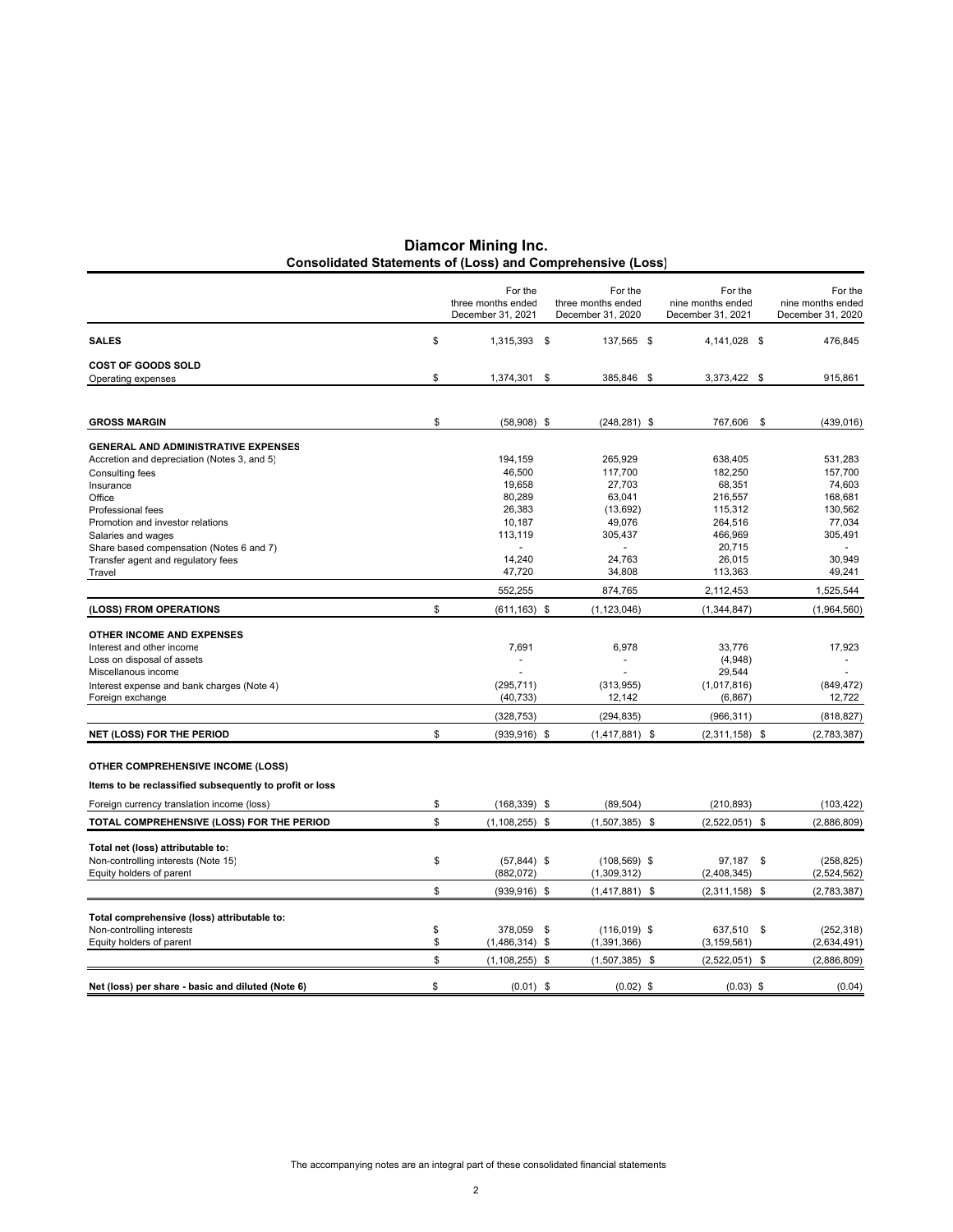|                                                                 | For the<br>three months ended<br>December 31, 2021 | For the<br>three months ended<br>December 31, 2020 | For the<br>nine months ended<br>December 31, 2021 | For the<br>nine months ended<br>December 31, 2020 |
|-----------------------------------------------------------------|----------------------------------------------------|----------------------------------------------------|---------------------------------------------------|---------------------------------------------------|
| CASH FLOWS (USED IN) OPERATING ACTIVITIES                       |                                                    |                                                    |                                                   |                                                   |
| Net (loss) for the period                                       | \$<br>$(939, 916)$ \$                              | $(1,417,881)$ \$                                   | $(2,311,158)$ \$                                  | (2,783,387)                                       |
| Items not affecting cash                                        |                                                    |                                                    |                                                   |                                                   |
| Accretion and depreciation (Notes 3 and 5)                      | 231,464                                            | 317,803                                            | 755,322                                           | 660,890                                           |
| Loss on disposal of assets                                      |                                                    |                                                    | 4,948                                             |                                                   |
| Share based compensation (Notes 6 and 7)                        |                                                    | ÷                                                  | 20,715                                            |                                                   |
| Interest on short and long-term debt                            | 261,776                                            | 246,631                                            | 933,856                                           | 818,597                                           |
|                                                                 | 493,240                                            | 564,434                                            | 1,714,841                                         | 1,479,487                                         |
| Changes in non-cash working capital                             |                                                    |                                                    |                                                   |                                                   |
| Accounts payable                                                | (250, 798)                                         | (276, 816)                                         | 576,452                                           | (532, 920)                                        |
| Accounts receivable                                             | 31,809                                             | (15, 813)                                          | 118,459                                           | 446,186                                           |
| Inventory                                                       | 269,155                                            | (330, 741)                                         | 351,791                                           | (38, 220)                                         |
| Share deposits                                                  | (137,500)                                          | ÷.                                                 | $\overline{\phantom{a}}$                          | $\blacksquare$                                    |
| Short term debt                                                 | ٠                                                  | 145,129                                            |                                                   | 145,129                                           |
| Prepaids                                                        | (25, 981)                                          | (38,960)                                           | (107, 863)                                        | (56, 936)                                         |
| Cash flow from operating activities                             | (559.991)                                          | (1,370,648)                                        | 342,522                                           | (1,340,661)                                       |
| <b>CASH FLOWS USED IN INVESTING ACTIVITIES</b>                  |                                                    |                                                    |                                                   |                                                   |
| Purchase of property, plant and equipment (Note 3               |                                                    |                                                    | (178, 322)                                        |                                                   |
|                                                                 |                                                    |                                                    |                                                   |                                                   |
| Cash flow used in investing activities                          |                                                    |                                                    | (178, 322)                                        |                                                   |
| <b>CASH FLOWS FROM FINANCING ACTIVITIES</b>                     |                                                    |                                                    |                                                   |                                                   |
| Exercise of options (Note 6)                                    | 137,500                                            |                                                    | 175,450                                           |                                                   |
| Share deposits                                                  |                                                    | 370,000                                            | ÷                                                 | 370,000                                           |
| Issuance of share capital (Note 6)                              | 1,116,787                                          | $\ddot{\phantom{1}}$                               | 1,116,787                                         | ٠                                                 |
| Repayment of short term debt (Note 4)                           |                                                    |                                                    | (149, 385)                                        |                                                   |
| Issuance (repayment) of long term debt (Note 4)                 | (196, 029)                                         | 1,225,034                                          | (759, 994)                                        | 1,225,034                                         |
| Cash flow generated (used) by financing activities              | 1,058,258                                          | 1,595,034                                          | 382,858                                           | 1,595,034                                         |
|                                                                 |                                                    |                                                    |                                                   |                                                   |
| Effect of change in exchange rate for cash and cash equivalents | (12, 489)                                          | (45, 186)                                          | (207, 872)                                        | (70, 726)                                         |
| (Decrease) increase in cash and cash equivalents                | 485,778                                            | 179,200                                            | 339,186                                           | 183,647                                           |
| Cash and cash equivalents - beginning of year                   | 110,541                                            | 36,534                                             | 257,133                                           | 32,087                                            |
| Cash and cash equivalents - end of period                       | \$<br>596,319                                      | \$<br>215,734 \$                                   | 596,319 \$                                        | 215,734                                           |

#### **Diamcor Mining Inc. Consolidated Statements of Cash Flows**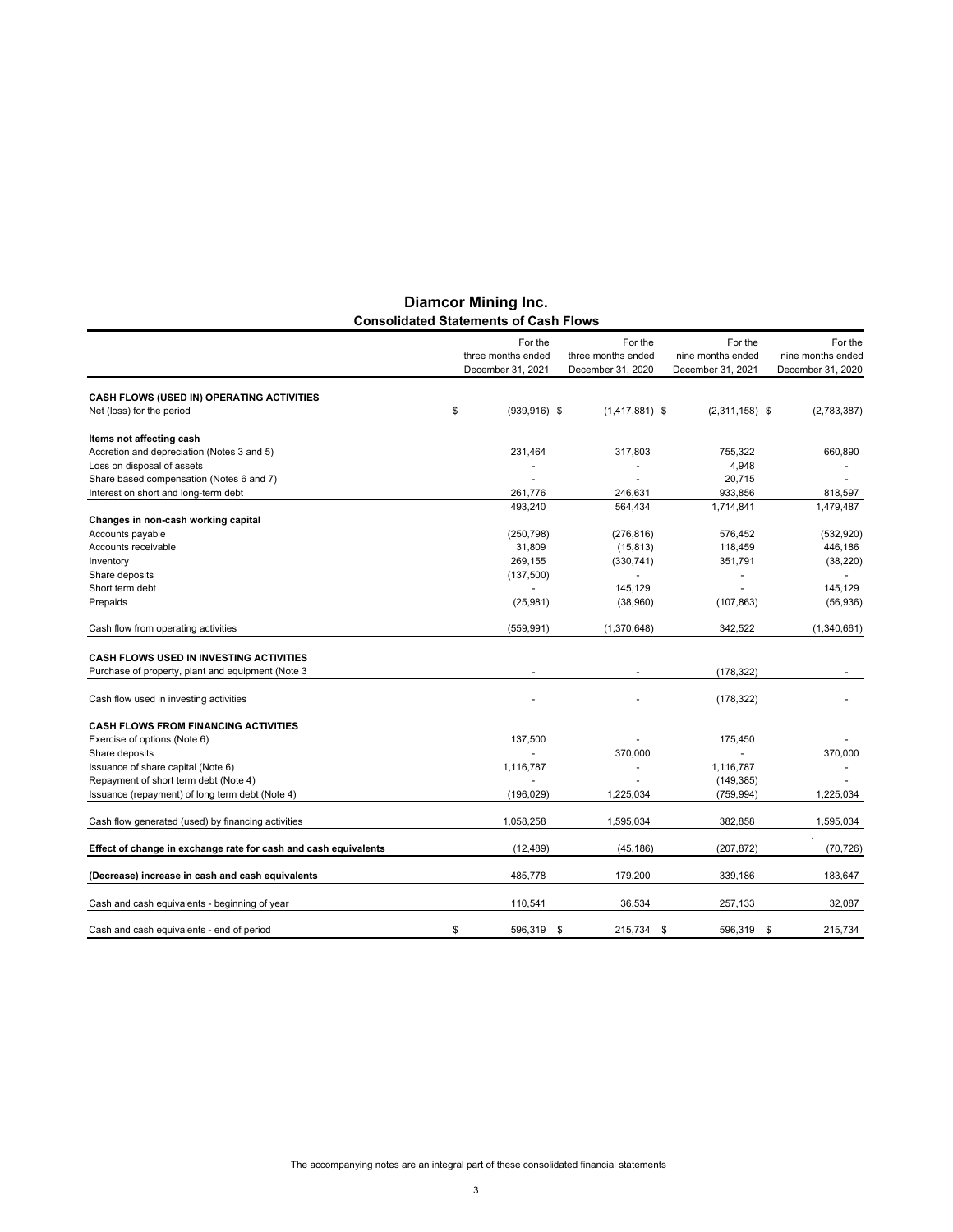### **Consolidated Statement of Changes in Shareholders' Deficit DIAMCOR MINING INC.**

|                                            | <b>Share Capital</b> |     | Contributed<br>Surplus |    | Warrants       | Accumulated<br>Other<br>Comprehensive<br>Loss |                  |                |      | Deficit          | Non-Controlling<br><b>Interests</b> |  | Total<br>Shareholders'<br>Deficit |
|--------------------------------------------|----------------------|-----|------------------------|----|----------------|-----------------------------------------------|------------------|----------------|------|------------------|-------------------------------------|--|-----------------------------------|
| Balance - March 31, 2020                   | \$<br>34,195,377     | -\$ | 13,390,142 \$          |    | 958,759        | -\$                                           | $(8,616,525)$ \$ | (38,682,194)   | - \$ | $(3,709,501)$ \$ | (2,463,942)                         |  |                                   |
| Convertible debt (Notes 6 and 7)           | 240,105              |     | 862,726                |    |                |                                               |                  |                |      |                  | 1,102,831                           |  |                                   |
| Exercise of convertible debenture          | 134,407              |     | (134, 407)             |    |                |                                               |                  |                |      |                  |                                     |  |                                   |
| Issuance of warrants (Note 6)              |                      |     |                        |    | 341,591        |                                               |                  |                |      |                  | 341.591                             |  |                                   |
| Issuance of options (Note 7)               |                      |     | 17,223                 |    |                |                                               |                  |                |      |                  | 17,223                              |  |                                   |
| Expiry of warrants (Notes 6 and 7)         |                      |     | 533,504                |    | (533, 504)     |                                               |                  |                |      |                  |                                     |  |                                   |
| Net (loss) for the period                  |                      |     | ٠                      |    |                |                                               |                  | (3,092,918)    |      | (344, 936)       | (3,437,854)                         |  |                                   |
| Translation of foreign subsidiaries        |                      |     |                        |    |                |                                               | 679,978          |                |      | (525, 234)       | 154,744                             |  |                                   |
| Balance - March 31, 2021                   | \$<br>34,569,889     | \$  | 14,669,188             | S  | 766,846        | - \$                                          | $(7,936,547)$ \$ | (41, 775, 112) | - \$ | $(4,579,671)$ \$ | (4, 285, 407)                       |  |                                   |
| Convertible debt (Note 6)                  | 3,821,937            |     |                        |    | (16, 330)      |                                               |                  |                |      |                  | 3,805,607                           |  |                                   |
| Exercise of convertible debenture (Note 7) | 725,769              |     | (725, 769)             |    |                |                                               |                  |                |      |                  |                                     |  |                                   |
| Exercise of warrants (Note 6)              | 389,657              |     |                        |    | (389, 657)     |                                               |                  |                |      |                  |                                     |  |                                   |
| Issuance of options (Notes 7)              | $\blacksquare$       |     | 20.715                 |    | $\blacksquare$ |                                               |                  |                |      |                  | 20,715                              |  |                                   |
| Exercise of options (Notes 6 and 7)        | 278,510              |     | (103,060)              |    |                |                                               |                  |                |      |                  | 175,450                             |  |                                   |
| Expiry of warrants (Notes 6 and 7)         |                      |     | 34,480                 |    | (34, 480)      |                                               |                  |                |      |                  |                                     |  |                                   |
| Net income (loss) for the period           |                      |     |                        |    |                |                                               |                  | (2,408,345)    |      | 97,187           | (2,311,158)                         |  |                                   |
| Translation of foreign subsidiaries        |                      |     |                        |    |                |                                               | (751, 216)       |                |      | 540,323          | (210, 893)                          |  |                                   |
| Balance - December 31, 2021                | \$<br>39,785,762     | \$  | 13,895,554             | \$ | 326,379        | \$                                            | $(8,687,763)$ \$ | (44, 183, 457) | - \$ | $(3,942,161)$ \$ | (2,805,686)                         |  |                                   |
| Balance - December 31, 2020                | \$<br>34,439,749     | \$  | 13,923,646             | \$ | 658,548        | -\$                                           | $(8,726,454)$ \$ | (41, 206, 756) | -\$  | $(3,961,819)$ \$ | (4,873,086)                         |  |                                   |

The accompanying notes are an integral part of these consolidated financial statements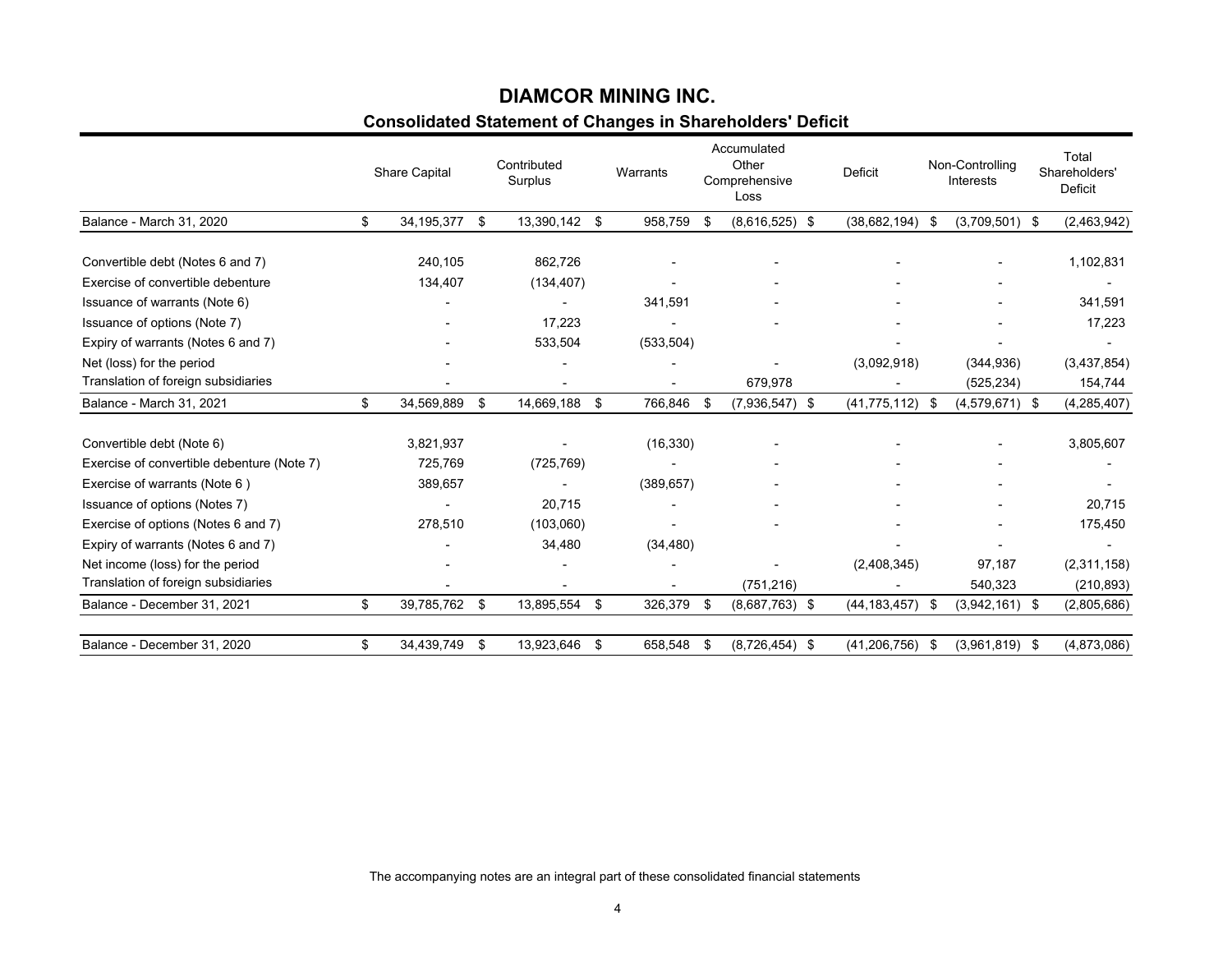#### **1. Nature of Operations and Going Concern**

Diamcor Mining Inc. (the "Company") was incorporated under the Company Act of British Columbia, now the Business Corporations Act (British Columbia). Its principal business activity is the identification, acquisition, exploration, evaluation, operation, and advancement of unique diamond-based resource properties with a specific focus on the mining segment of the diamond industry through its subsidiaries, DMI Minerals South Africa (Pty) Ltd. and DMI Diamonds South Africa (Pty) Ltd. together with the Company, (the "Group").

These Interim condensed consolidated financial statements were authorized for issuance by the Board of Directors on February 28, 2022. The Company's registered office is 301-1665 Ellis Street, Kelowna, B.C. V1Y 2B3, Canada.

These Interim condensed consolidated financial statements have been prepared on a going concern basis, which contemplates the realization of assets and the payment of liabilities in the ordinary course of business. Should the Company be unable to continue as a going concern, it may be unable to realize the carrying value of its assets and to meet its liabilities as they become due. These Interim condensed consolidated financial statements do not reflect the adjustments or reclassification of assets and liabilities, which would be necessary if the Company were unable to continue its operations.

Management routinely plans future activities including forecasting future cash flows for its internal use. Management has reviewed their plan with the Directors and has collectively formed a judgment that the Company has adequate resources to continue as a going concern for the foreseeable future, which Management and the Directors have defined as being at least the next 12 months. In arriving at this judgment, Management has prepared the cash flow projections of the Company, which incorporates a detailed cash flow modeling through the current fiscal year. Directors have reviewed this information provided by Management and have considered the information in relation to the financing uncertainties in the current economic climate and the financial resources available to the Company. The expected cash flows have been modeled based on anticipated revenue streams with debt funding programmed into the model and reducing over time. Sensitivities have been applied to this model in relation to revenues not achieving anticipated levels. Key assumptions used in the future cash flow amounts are selling price and rough diamonds sold in the period and the assumption that the Company will move to full scale operations after completion of trial mining and bulk sampling.

The Directors have considered the: (i) base of investors and debt lenders historically available to the Company; (ii) global capital markets; (iii) sources of Company income; (iv) cash generation and (v) debt amortization levels and the continued deferral of debt payments. Considering the above, Management and Directors are satisfied that the Company has access to adequate resources to continue as a going concern for at least the next 12 months. Factors that may negatively affect the Company's 12-month operating plan includes the following: global trade and tariff disputes, geo-political events and the impact on capital markets, and commodity prices.

The Company has experienced lower than planned revenue as well as operating losses. Management has applied significant judgment in arriving at this going concern conclusion including:

- The amount of new sales orders and total revenue to be generated to provide sufficient cash flow to continue to fund operations and other committed expenditures,
- The timing of generating those new sales and the timing of the related cash flow; and,
- The assessment of potentially discretionary expenditures that could be delayed in order to manage cash flows.

Given the judgment involved, actual results may lead to a materially different outcome.

#### **2. Basis of Preparation and Statement of Compliance**

The Interim condensed consolidated financial statements of the Company have been prepared in accordance with International Financial Reporting Standards ("IFRS") as issued by the International Accounting Standards Board ("IASB") issued and outstanding as of December 31, 2021. The Interim condensed consolidated financial statements have been prepared on a historical cost basis except for certain financial instruments, warrants and stock-based compensation which have been measured at fair value. The consolidated financial statements are presented in Canadian dollars, which is the parent's functional currency.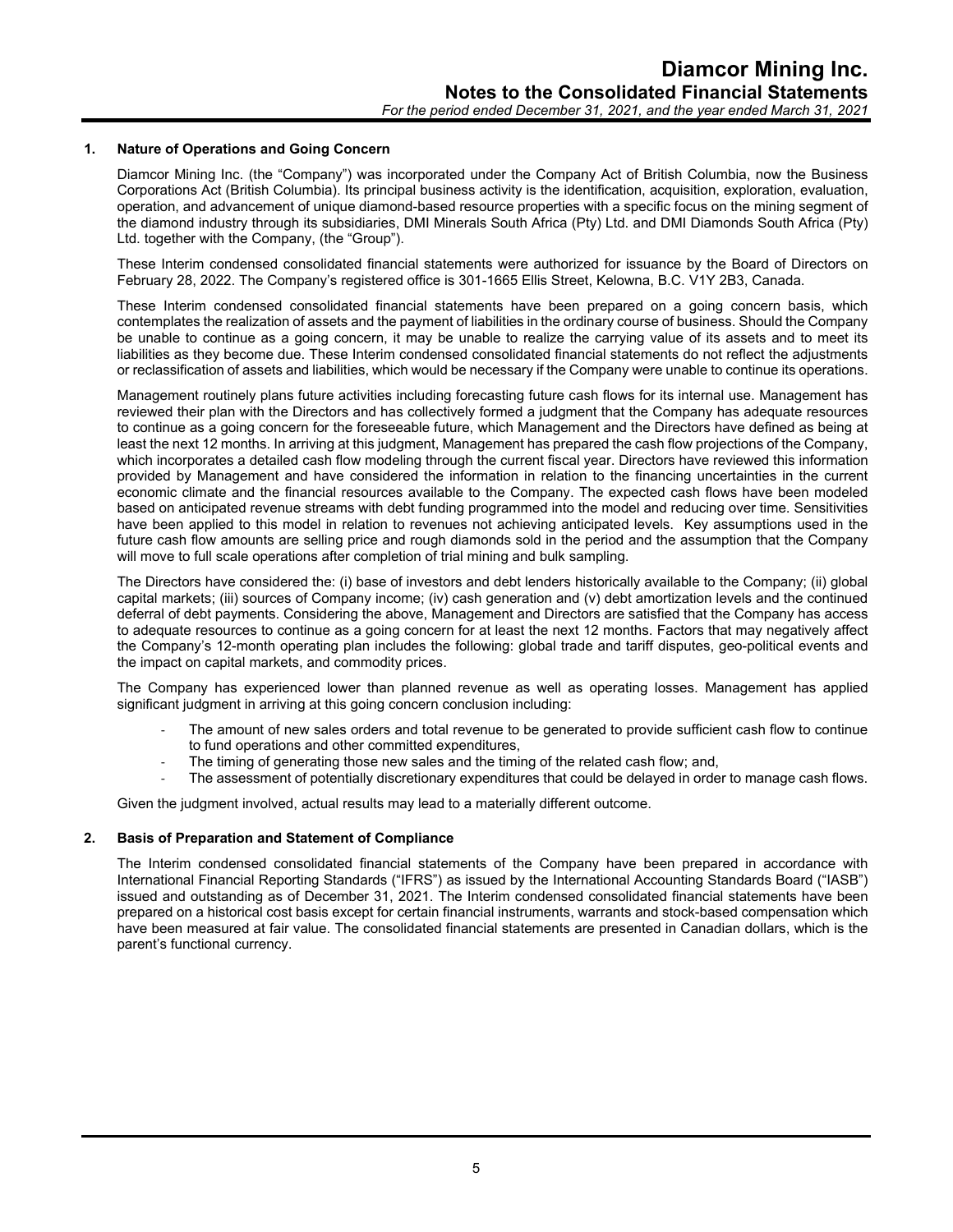#### **2.1. Basis of consolidation**

The Interim condensed consolidated financial statements comprise the financial statements of the Company as at December 31, 2021. Subsidiaries are fully consolidated. The financial statements of the subsidiaries are prepared for the same reporting period as the Company, using consistent accounting policies. All intra-Company balances, transactions and unrealized gains and losses resulting from intra-Company transactions are eliminated in full. Where the ownership of a subsidiary is less than 100%, and therefore a non-controlling interest exists, any losses of that subsidiary are attributed to the non-controlling interest even if that results in a deficit balance.

Details of the Company's subsidiaries as at December 31, 2021 are as follows:

|                                      | <b>Place of</b> |                 |                   |                            |
|--------------------------------------|-----------------|-----------------|-------------------|----------------------------|
| <b>Name</b>                          | Incorporation   | <b>Interest</b> | <b>Operations</b> | <b>Functional Currency</b> |
| DMI Diamonds South Africa (Pty) Ltd. | South Africa    | 100%            | Active            | South African Rand         |
| DMI Minerals South Africa (Pty) Ltd. | South Africa    | 70%             | Active            | South African Rand         |

DMI Minerals South Africa (Pty) Ltd. is the only entity involved in the incidental recovery of rough diamonds as a result of ongoing commissioning and testing operations. DMI Diamonds South Africa (Pty) Ltd. was incorporated for the purpose of leasing mining and production equipment to DMI Minerals South Africa (Pty) Ltd.

#### **2.2 Significant accounting judgments, estimates and assumptions**

The preparation of the Company's consolidated financial statements in conformity with IFRS requires Management to make judgments, estimates and assumptions that affect the reported amounts of assets, liabilities and contingent liabilities at the date of the consolidated financial statements and reported amounts of revenues and expenses during the reporting period. Estimates, judgments, and assumptions are continuously evaluated and are based on Management's experience and other factors, including expectations of future events that are believed to be reasonable under the circumstances. However, actual outcomes can differ from these estimates. Information about significant areas of estimation and judgments considered by Management in preparing the consolidated financial statements are described below.

#### *Production start date*

The Company assesses the stage of its mine under development to determine when the mine moves into the production phase, this being when the mine is substantially complete and ready for its intended use. The Company considers various relevant criteria to assess when the production phase is considered to have commenced. At this point, all related amounts are reclassified from 'Mines under construction' to 'Producing mines' under 'Property, plant and equipment'. Some of the criteria used to identify the production start date include, but are not limited to:

- Level of capital expenditure incurred compared with the original construction cost estimate;
- Ability to produce diamonds in saleable form; and,
- Ability to sustain ongoing production of diamonds.

When a mine development project moves into the production phase, the capitalization of certain mine development costs ceases and costs are either regarded as forming part of the cost of inventory or expensed, except for costs that qualify for capitalization relating to mining asset additions or improvements, or mineable reserve development. It is also at this point that depletion commences.

#### *Recovery of deferred tax assets*

Judgment is required in determining whether deferred tax assets are recognized on the consolidated statement of financial position. Deferred tax assets, including those arising from un-utilized tax losses, requires Management to assess the likelihood that the Company will generate taxable earnings in future periods, in order to utilize recognized deferred tax assets. Estimates of future taxable income are based on forecasted cash flows from operations and the application of existing tax laws in each jurisdiction. To the extent that future cash flows and taxable income differ significantly from estimates, the ability of the Company to realize the net deferred tax assets recorded at the reporting date could be impacted. Additionally, future changes in tax laws in the jurisdictions in which the Company operates could limit the ability of the Company to obtain tax deductions in future periods.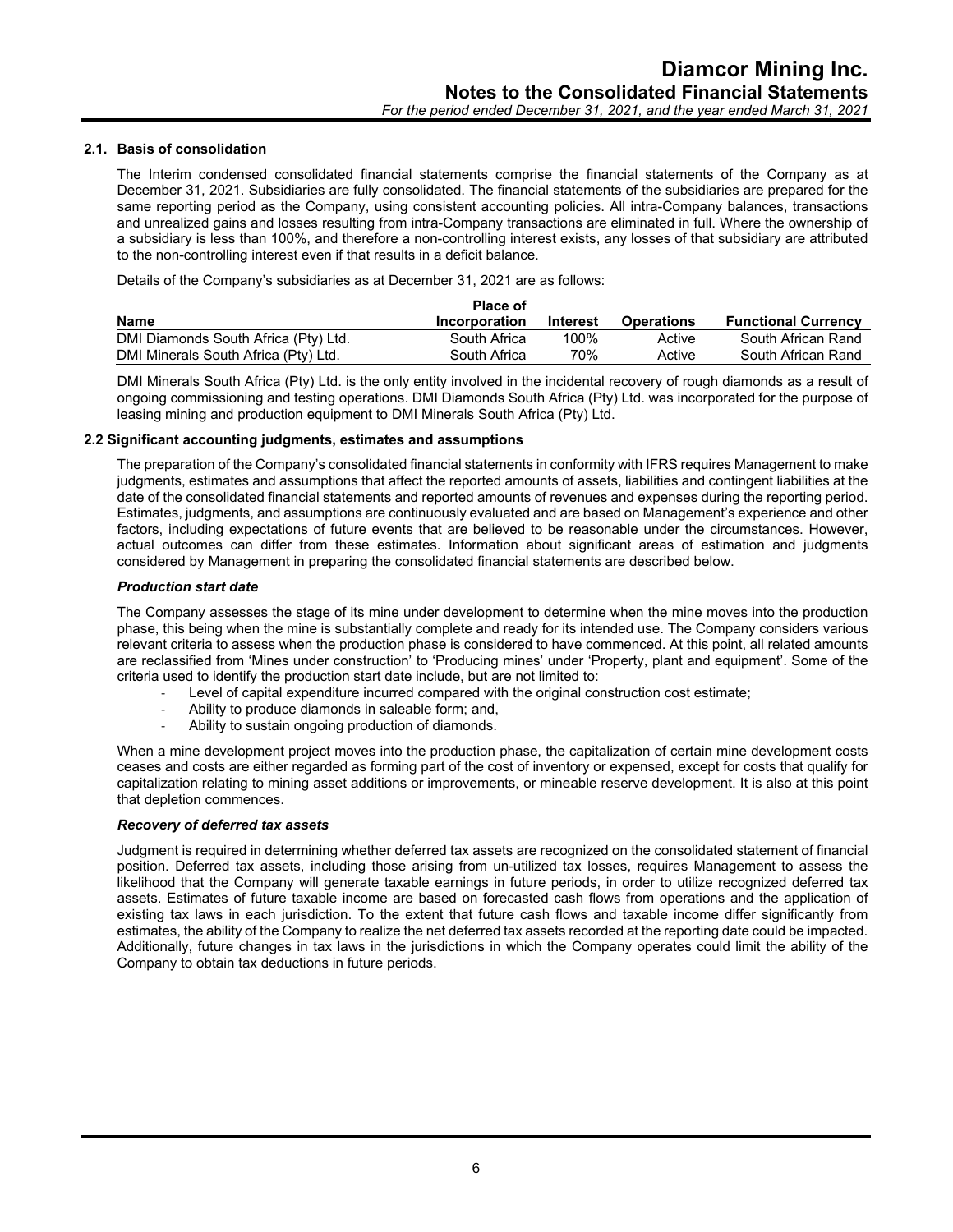#### *Mining property*

Title to mining properties involves certain inherent risks due to the difficulties of determining the validity of certain claims as well as the potential for problems arising from the frequently ambiguous conveyance history characteristic of many mining properties. The Company has diligently investigated rights of ownership of all the mineral concessions in which it has an interest and, to the best of its knowledge, all agreements relating to such ownership rights are in good standing. However, this should not be construed as a guarantee to title. The concessions may be subject to prior claims, agreements or transfers and rights of ownership may be affected by undetected defects.

#### *Going concern*

The Company has experienced lower than planned revenue combined with operating losses. Management has assessed and concluded that the going concern assumption is appropriate for a period of at least twelve months following the end of the reporting period. Management applied significant judgment in arriving at this conclusion including:

- The amount of total revenue to be generated to provide sufficient cash flow to continue to fund operations and other committed expenditures;
- Ability to raise capital through private placements of equity and debt;
- The timing of generating those related cash flows; and,
- The assessment of potentially discretionary expenditures that could be delayed in order to manage cash flows.

Given the judgment involved, actual results may lead to a materially different outcome.

#### **Determination of cash generating units (CGU)**

The Company's assets are aggregated into CGUs for calculating impairment. CGUs are based on an assessment of the unit's ability to generate independent cash inflows. The determination of the Company's CGUs was based on Management's judgment regarding shared infrastructure, geographical proximity and similar exposure to market risk and materiality. The Company has 1 CGU at December 31, 2021 (March 31, 2021 - 1 CGU).

#### *Reserve and resource estimates*

Diamond reserves are estimates of the amount of diamonds that can be economically extracted from the Company's mining properties. The Company does not currently have any proven diamond reserves due to the nature and type of the resource. The Company has assigned inferred resources to the project based on information compiled by appropriately qualified persons relating to the geological data on the size, depth and shape of the ore body, and requires complex geological judgments to interpret the data. The estimation of resources is based upon factors such as estimates of foreign exchange rates, commodity prices, future capital requirements, and production costs along with geological assumptions and judgments made in estimating the size and grade of the ore body. Changes in the resource estimates may impact upon the carrying value of mine development cost, mine properties, property, plant and equipment, decommissioning liability, recognition of deferred tax assets, and depreciation charges.

#### *Impairment of non-financial assets*

When an impairment test is performed on an asset or CGU, Management estimates the recoverable amount of the asset or CGU based on its fair value less costs of disposal ("FVLCD") or its value in use ("VIU"). Impairment assessments require the use of estimates and assumptions such as long-term commodity prices (considering current and historical prices, price trends and related factors), discount rates, operating costs, future capital requirements, closure and rehabilitation costs, exploration potential, reserves, and operating performance. These assumptions have a significant impact on the results of impairment tests and on the impairment charge (if required) recorded in the consolidated statements of loss and comprehensive loss.

#### *Decommissioning liability*

In the determination of provisions, Management is required to make a significant number of estimates and assumptions with respect to activities that will occur in the future including the ultimate amounts and timing of settlements, inflation factors, risk-free discount rates, and expected changes in legal, regulatory, environmental, and political environments. A change in any one of the assumptions could impact estimated future obligations and in return, profit, or loss, and in the case of the decommissioning liability, property, plant and equipment balances.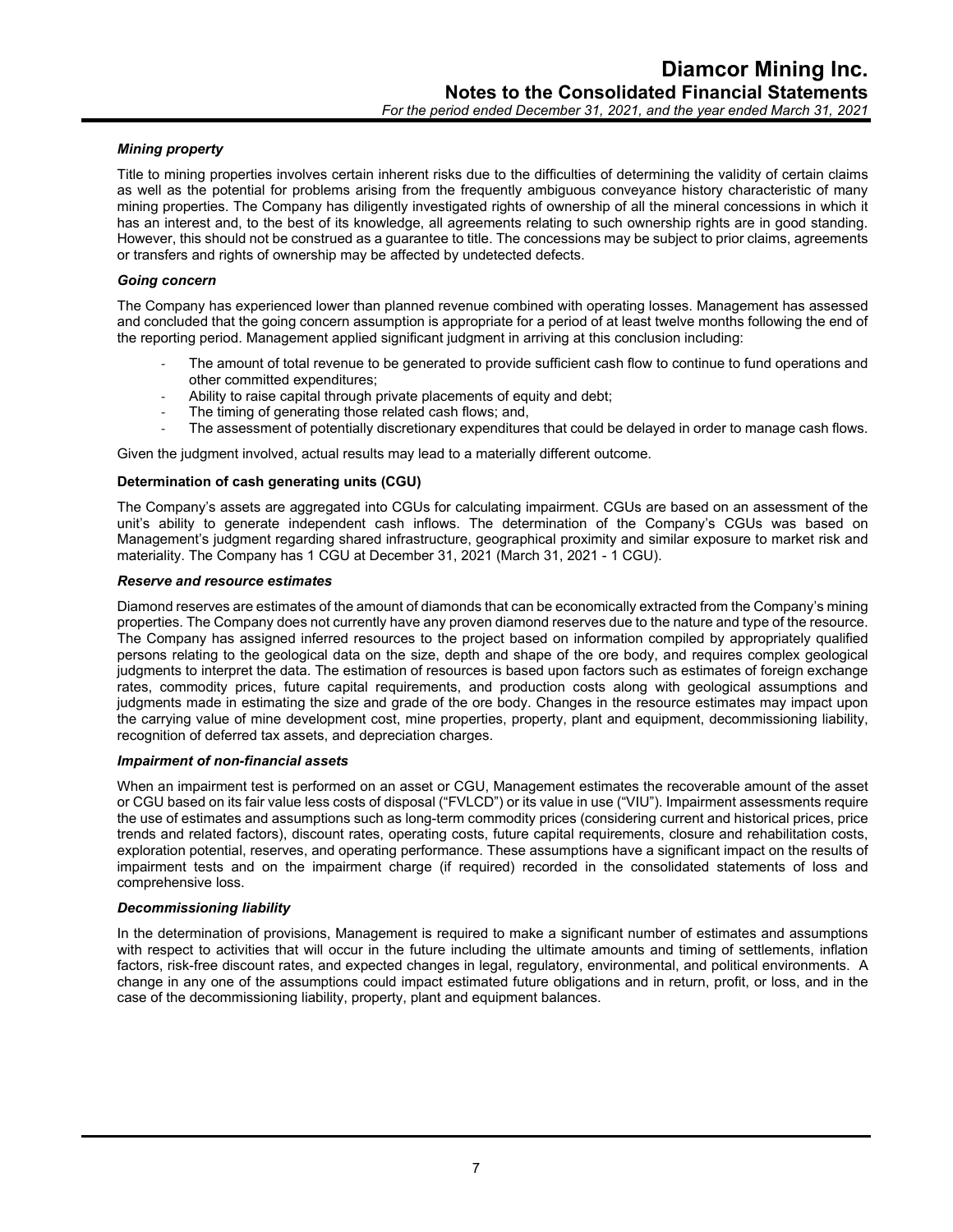#### *Useful life of property, plant, and equipment*

Depreciation is calculated using a systematic and rational basis, which are based upon an estimate of each asset's useful life and residual value. The estimated useful life and residual value chosen are the Company' best estimate of such and are based on industry norms, historical experience, market conditions and other estimates that consider the period and distribution of future cash inflows.

#### *Non-cash stock-based compensation*

The Company measures the cost of non-cash stock-based compensation transactions with employees and consultants including warrants issued as part of an equity placement by reference to the fair value of the equity instruments. Estimating fair value for non-cash stock-based compensation transactions requires determining the most appropriate valuation model, which is dependent on the terms and conditions of the grant. This estimate also requires determining and making assumptions about the most appropriate inputs to the valuation model including the expected life, forfeiture rate, volatility, and dividend yield of the share option. The Company determines the amount of non-cash stock-based compensation transactions with consultants by reference to the fair value of the services to be performed.

#### **Provision for expected credit losses (ECLs) of accounts receivable**

The Company's accounts receivable is typically short-term in nature and the Company recognizes an amount equal to the lifetime already defined. The Company measures loss allowances based on historical experience and including forecasted economic conditions. The amount of ECLs is sensitive to changes in circumstances of forecast economic conditions.

#### **COVID-19 Global pandemic**

On March 11, 2020, the World Health Organization declared the novel coronavirus ("COVID-19") a global pandemic. Between March 2020 and December 31, 2021, most governments across the jurisdictions in which the Group and many of its customers operate declared a state of emergency in response to the COVID-19 pandemic and concern remains over how governments will react in response to a "third or fourth wave" until, vaccines can be made widely available. Due to the ongoing uncertainty resulting from the global pandemic, the Company's' operations could continue to be impacted in a number of ways including, but not limited to: a suspension of operations, or an inability to ship and/or sell rough and/or polished diamonds during this period. These possible impacts could result from government directives, the need to modify work practices to meet appropriate health and safety standards, a lack of demand for rough and/or polished diamonds, a lack of available liquidity to meet ongoing operational expenses due to or by other COVID-19 related impacts on the availability of labour or to the supply chain. As an emerging risk, the duration and full financial effect of the COVID-19 pandemic is unknown at this time, as is the efficacy of government and central bank interventions in the jurisdictions in which the Company and its clients operate, the Company's business continuity plan and other mitigating measures. While the impact of COVID-19 is expected to be temporary, the current circumstances are dynamic and the impacts of COVID-19 on our business operations, including the duration and impact that it may have on our ability to ship and sell diamonds, on demand for rough and polished diamonds, on our suppliers, on our employees and on global financial markets, cannot be reasonably estimated at this time. Accordingly, estimates of the extent to which the COVID-19 pandemic may materially and adversely affect the Company's operations, financial results and condition in future periods are also subject to significant uncertainty. The most significant sources of estimation uncertainty include estimated resources, valuation of mineral properties, the provision for deferred taxes and the valuation of decommissioning and site restoration provisions. Management is required to exercise judgment to ensure that disclosures relating to liquidity and the Company's ability to continue as a going concern are appropriate. To this end, the Company manages liquidity risk by maintaining an adequate level of cash and cash equivalents to meet its short-term ongoing obligations and reviews its actual expenditures and forecast cash flows on a regular basis. Changes in demand for rough and/or polished diamonds and diamond prices, production levels and related costs, foreign exchange rates and other factors all impact the Company's liquidity position. Uncertainty about judgments, estimates and assumptions made by Management during the preparation of the consolidated financial statements related to potential impacts of the COVID-19 outbreak on revenue, expenses, assets, liabilities, and note disclosures could result in a material adjustment to the carrying value of the asset or liability affected.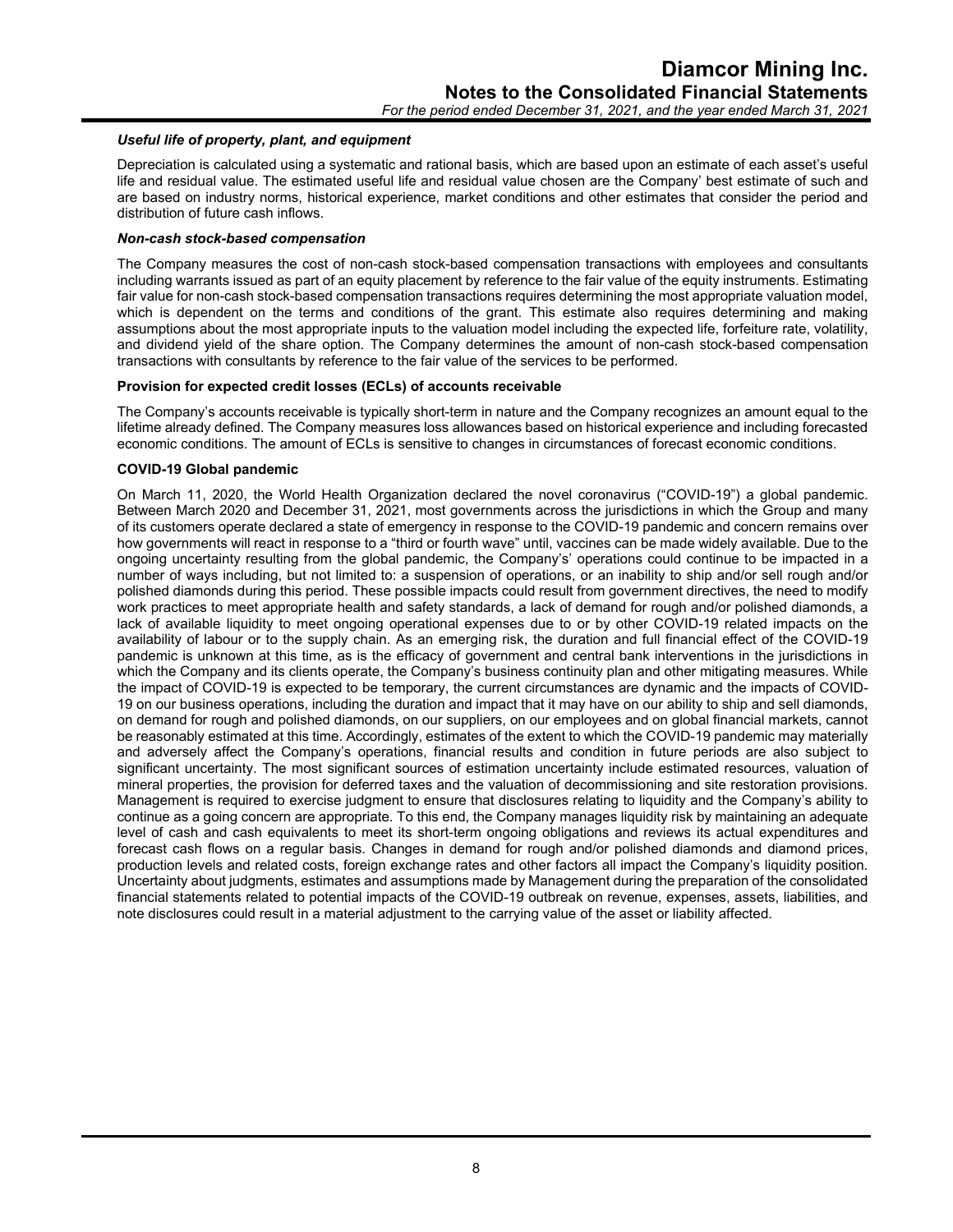#### **2.3 Summary of significant accounting policies**

#### *Cash and cash equivalents*

Cash and cash equivalents in the consolidated statements of financial position comprise cash at banks and at hand and short-term deposits with an original maturity of three months or less.

#### *Inventory*

Rough diamonds are physically weighted and valued at the lower of cost or net realizable value. Net realizable value tests are performed at each reporting date. Net realizable value is the estimated future sales price of the product the company expects to realise when the product is processed and sold, less estimated costs to complete production and bring the product to sale. A regular review is undertaken to determine the extent of any provision for obsolescence. At December 31, 2021, there was \$376,623 (March 31, 2021 \$756,774) in rough diamond inventory.

#### *Mine development costs*

Exploration and evaluation activities involve the search for minerals, the determination of technical feasibility, and the assessment of commercial viability of an identified resource.

Exploration and evaluation costs incurred prior to obtaining licenses are expensed in the period in which they are incurred. Once the legal right to explore has been acquired, exploration and evaluation costs incurred are capitalized. Acquisition costs incurred in connection with the terms of option agreements are capitalized. All capitalized exploration and evaluation costs are recorded at acquisition cost and are monitored for indications of impairment. Where there are indications of a potential impairment, an assessment is performed for recoverability. Capitalized costs are charged to the consolidated statements of loss and comprehensive loss to the extent that they are not expected to be recovered.

Once the technical feasibility and commercial viability of the extraction of mineral resources in an area of interest are demonstrable, exploration and evaluation assets are tested for impairment and transferred to "Property, Plant and Equipment". There is no depreciation during the exploration and evaluation phase.

Recoverability of the carrying amount of any exploration and evaluation assets is dependent on successful development and commercial exploitation, or alternatively, sale of the respective areas of interest.

#### *Property, plant and equipment*

Items of property, plant and equipment are stated at cost, less accumulated depreciation, and accumulated impairment losses. The initial cost of an asset comprises its purchase price or construction cost, any costs directly attributable to bringing the asset into operation, the initial estimate of the decommissioning liability, and for qualifying assets, borrowing costs. The purchase price or construction cost is the aggregate amount paid and the fair value of any other consideration given to acquire the asset. When a mine construction project moves into the production stage, the capitalization of certain mine construction costs ceases, and costs are either regarded as part of the cost of inventory or expensed, except for costs which qualify for capitalization relating to mining asset additions or improvements or mineable reserve development.

Accumulated mine development costs will be depleted on a unit-of-production basis over the economically recoverable reserves of the mine, except in the case of assets whose useful life is shorter than the life of the mine, in which case the straight-line method is applied based on the life of the asset. Rights and concessions are depleted on the unit-of-production basis over the total reserves of the relevant area. The unit-of-production rate for the depletion of mine development costs considers expenditures incurred to date, together with sanctioned future development expenditures.

Other plant and equipment such as mobile mine equipment is generally depreciated over their estimated useful lives as follows:

| $\mathcal{L}_{\mathcal{A}}$ | Office equipment       | 15-20% declining balance |
|-----------------------------|------------------------|--------------------------|
|                             | Computers              | 15-45% declining balance |
|                             | Motor vehicles         | 4 year straight-line     |
|                             | Plant and equipment    | 7 year straight-line     |
|                             | Leasehold improvements | 4 year straight-line     |

An item of property, plant and equipment and any significant part initially recognized is derecognized upon disposal or when no future economic benefits are expected from its use or disposal. Any gain or loss arising on derecognition of the asset (calculated as the difference between the net disposal proceeds and the carrying amount of the asset) is included in income or expense when the asset is derecognized. The asset's residual values, useful lives and methods of depreciation are reviewed at each reporting period and adjusted prospectively, if appropriate.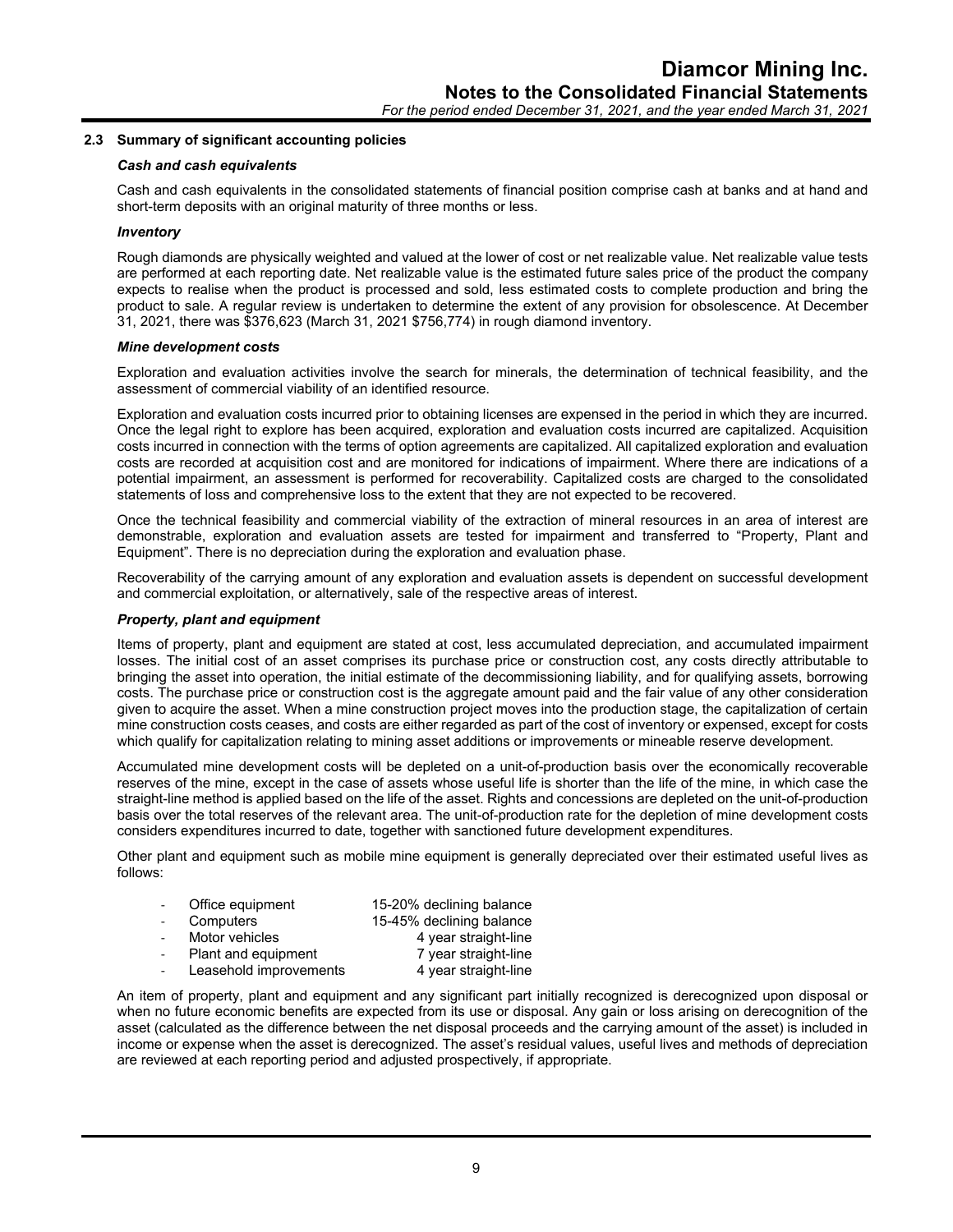#### *Impairment of non-financial assets*

The carrying amounts of financial assets are reviewed for impairment whenever facts and circumstances suggest that the carrying amounts may not be recoverable. If there are indicators of impairment, the recoverable amount of the asset is estimated in order to determine the extent of any impairment. The recoverable amount of an asset is determined as the higher of its fair value less costs of disposal and its value in use. An impairment loss exists if the asset's carrying amount exceeds the recoverable amount and is recorded as an expense immediately. Where the asset does not generate cash inflows that are independent from other assets, the recoverable amount of the CGU to which the asset belongs is determined.

Value in use is determined as the present value of the future cash flows expected to be derived from an asset or CGU. The estimated future cash flows are discounted to their present value using a pre-tax discount rate that reflects current market assessments of the time value of money and the risks specific to the asset for which estimates of future cash flows have not been adjusted. Fair value is the price that would be received to sell an asset or paid to transfer a liability in an orderly transaction between market participants at the measurement date. For mining assets, fair value less costs of disposal are often estimated using a discounted cash flow approach as a fair value from an active market or when a binding sale agreement is not readily available. Estimated future cash flows are calculated using estimated future prices, mineral reserves and resources, operating and capital costs. All assumptions used are those that an independent market participant would consider appropriate.

Tangible assets that have been impaired in prior periods are tested for possible reversal of impairment whenever events or changes in circumstances indicate that the impairment has reversed. If the impairment has reversed, the carrying amount of the asset is increased to its recoverable amount but not beyond the carrying amount that would have been determined had no impairment loss been recognized for the asset in the prior periods. A reversal of an impairment loss is recognized in the consolidated statements of loss and comprehensive loss immediately.

#### *Stripping costs*

Mining costs associated with stripping activities in an open pit mine are expensed unless the stripping activity can be shown to represent a betterment to the mineral property, in which case the stripping costs would be capitalized and included in deferred mineral property costs within mining assets. IFRIC 20, Stripping costs in the production phase of a surface mine ("IFRIC 20"), specifies the accounting for costs associated with "waste removal (stripping) during the production phase of a" surface mine. When the benefit from the stripping activity is realized in the current period, the stripping costs are accounted for as the cost of inventory. When the benefit is the improved access to ore in future periods and, if improved access to the ore body is probable, the component of the ore body can be accurately identified, and the cost associated with improving the access can be reliably measured, the costs are recognized as a mineral property asset. If these conditions are not met, the costs are expensed to the consolidated statements of loss and comprehensive loss as incurred. After initial recognition, the stripping activity asset is depreciated on a systematic basis (unit-of-production method) over the expected useful life of the identified component of the ore body that becomes more accessible because of the stripping activity.

#### *Major maintenance and repairs*

Expenditure on major maintenance refits or repairs comprises the cost of replacement assets or parts of assets and overhaul costs. When an asset, or part of an asset that was separately depreciated, is replaced and it is probable that future economic benefits associated with the new asset will flow to the Company through an extended life, the expenditure is capitalized. The unamortized value of the existing asset or part of the existing asset that is being replaced is expensed. Where part of the existing asset was not separately considered as a component, the replacement value is used to estimate the carrying amount of the replaced asset, which is immediately written off. All other day-to-day maintenance costs are expensed as incurred.

#### *Operating leases*

As required, the Company adopted IFRS 16 as of April 1, 2019. IFRS 16, "Leases" ("IFRS 16"), replaces existing standards and interpretations on lease recognition. On January 13, 2016, the IASB published a new standard, IFRS 16, which brings most leases for lessees onto the balance sheet under a single model, eliminating the distinction between operating and finance leases. Under the new standard, a lessee recognizes a right-of-use ("ROU") asset and a lease liability. The rightof-use asset is treated similarly to other non-financial assets and depreciated accordingly. The liability accrues interest. The Company completed an assessment of the impact of IFRS 16. The Company doesn't currently hold agreements that fall under IFRS 16, therefore adoption of the above-mentioned standard did not have impact on the consolidated financial statements.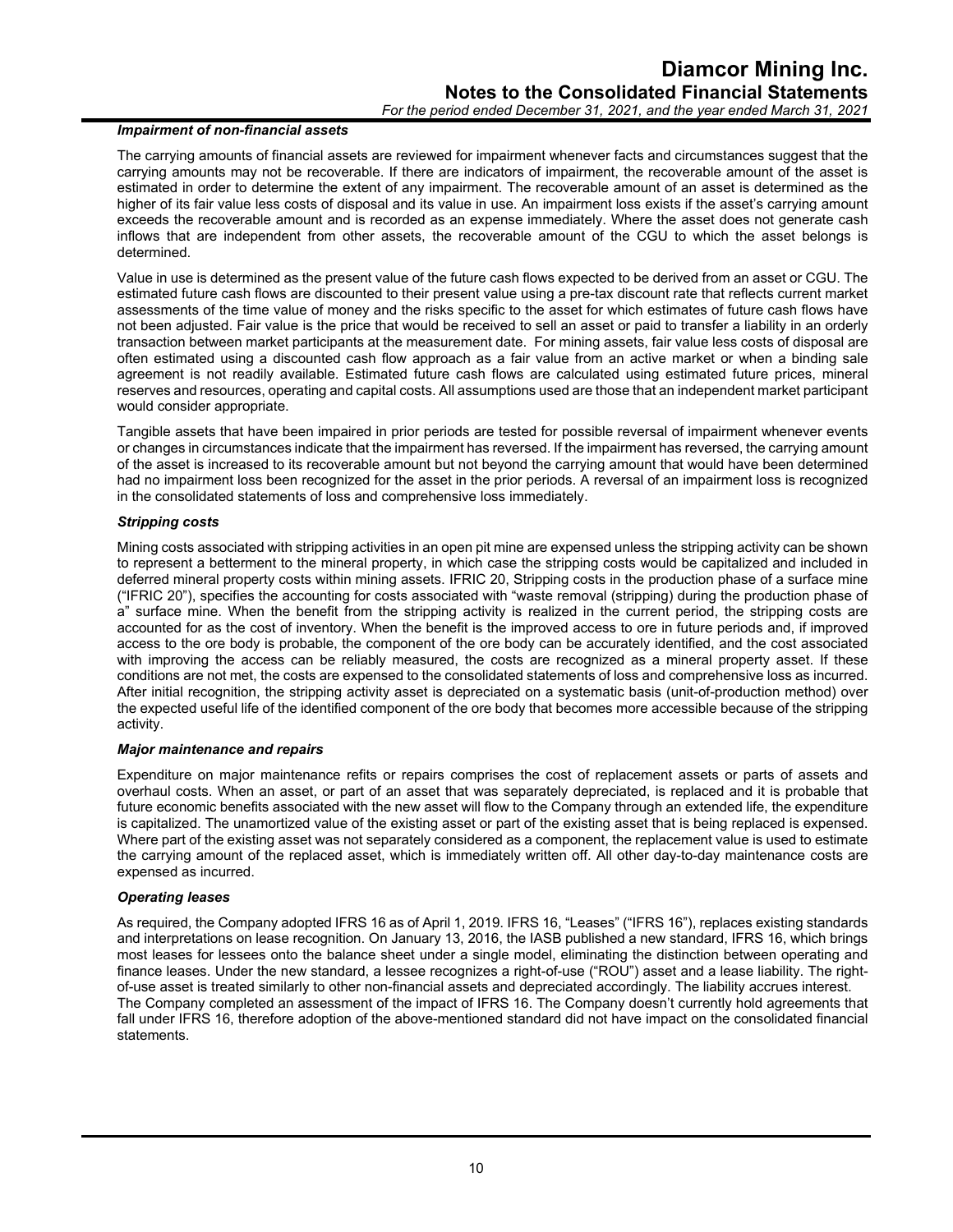#### *Decommissioning liability*

The Company assesses its decommissioning liability each reporting period. Significant estimates and assumptions are made in determining the provision for mine rehabilitation as there are numerous factors that will affect the ultimate liability payable. These factors include estimates of the extent and costs of rehabilitation activities, technological changes, regulatory changes, and cost. These uncertainties may result in future actual expenditure differing from the amounts currently provided. The provision at reporting date represents Management's best estimate of the present value of the future rehabilitation costs required. Changes to estimated future costs are recognized in the consolidated statements of financial position by either increasing or decreasing the rehabilitation liability and rehabilitation asset if the initial estimate was originally recognized as part of an asset measured in accordance with IAS 16 *Property, Plant and Equipment* ("IAS 16"). Any reduction in the rehabilitation liability and therefore any deduction from the rehabilitation asset may not exceed the carrying amount of that asset. If it does, any excess over the carrying value is taken immediately to profit or loss. If the change in estimate results in an increase in the rehabilitation liability and therefore an addition to the carrying value of the asset, the Company is required to consider whether this is an indication of impairment of the asset as a whole and test for impairment in accordance with IAS 36 *Impairment of Assets ("IAS 36")*.

#### *Foreign currency translation*

The consolidated financial statements are presented in Canadian dollars, which is the parents' functional currency. Transactions in foreign currencies are initially recorded in the functional currency, at the respective functional currency rates prevailing at the date of the transaction. Monetary assets and liabilities denominated in foreign currencies are retranslated at the spot rate of exchange ruling at the reporting date. All differences are taken to consolidated statements of (loss) and comprehensive (loss). Non-monetary items that are measured in terms of historical cost in a foreign currency are translated using the exchange rate as at the date of the initial transaction.

The financial results of Company entities that have a functional currency different from the presentation currency are translated into the presentation currency. The functional currency of all the subsidiaries is the South African Rand. All assets and liabilities, including fair value adjustments are translated into the presentation currency at the rate of exchange ruling at the reporting date. Income and expenditure transactions of foreign operations are translated at the average rate of exchange for the year except for significant individual transactions which are translated at the rate of exchange in effect at the transaction date. Differences arising on translation from the reporting date are recognized in accumulated other comprehensive loss.

When the settlement of a monetary item receivable from or payable to a foreign operation is neither planned nor likely in the foreseeable future, foreign exchange gains or losses arising from such a monetary item are considered to form part of the net investment in a foreign operation and are recognized in accumulated other comprehensive loss. On disposal of part or all of the operations, the proportionate share of the related cumulative gains or losses previously recognized in other comprehensive loss is allocated to the consolidated statements of loss and comprehensive loss.

#### *IFRS 9 Financial Instruments ("IFRS 9")*

#### Classification

The Company classifies its financial assets and financial liabilities in the following measurement categories: (i) those to be measured subsequently at fair value through profit or loss ("FVTPL"); (ii) those to be measured subsequently at fair value through other comprehensive income ("FVOCI"); and (iii) those to be measured at amortized cost. The classification of financial assets depends on the business model for managing the financial assets and whether the contractual cash flows represent solely payments of principal and interest ("SPPI"). Financial liabilities are classified as those to be measured at amortized cost unless they are designated as those to be measured subsequently at FVTPL (irrevocable election at the time of recognition). For assets and liabilities measured at fair value, gains or losses are either recorded in the consolidated statements of loss and other comprehensive loss.

The Company reclassifies financial assets when and only when its business model for managing those assets changes. Financial liabilities are not reclassified.

#### Measurement

All financial instruments are required to be measured at fair value on initial recognition, plus, in the case of a financial asset or financial liability not at FVTPL, transaction costs that are directly attributable to the acquisition or issuance of the financial asset or financial liability. Transaction costs of financial assets and financial liabilities carried at FVTPL are expensed in the consolidated statements of loss and comprehensive loss. Financial assets and financial liabilities with embedded derivatives are considered in their entirety when determining whether their cash flows are solely payment of principal and interest.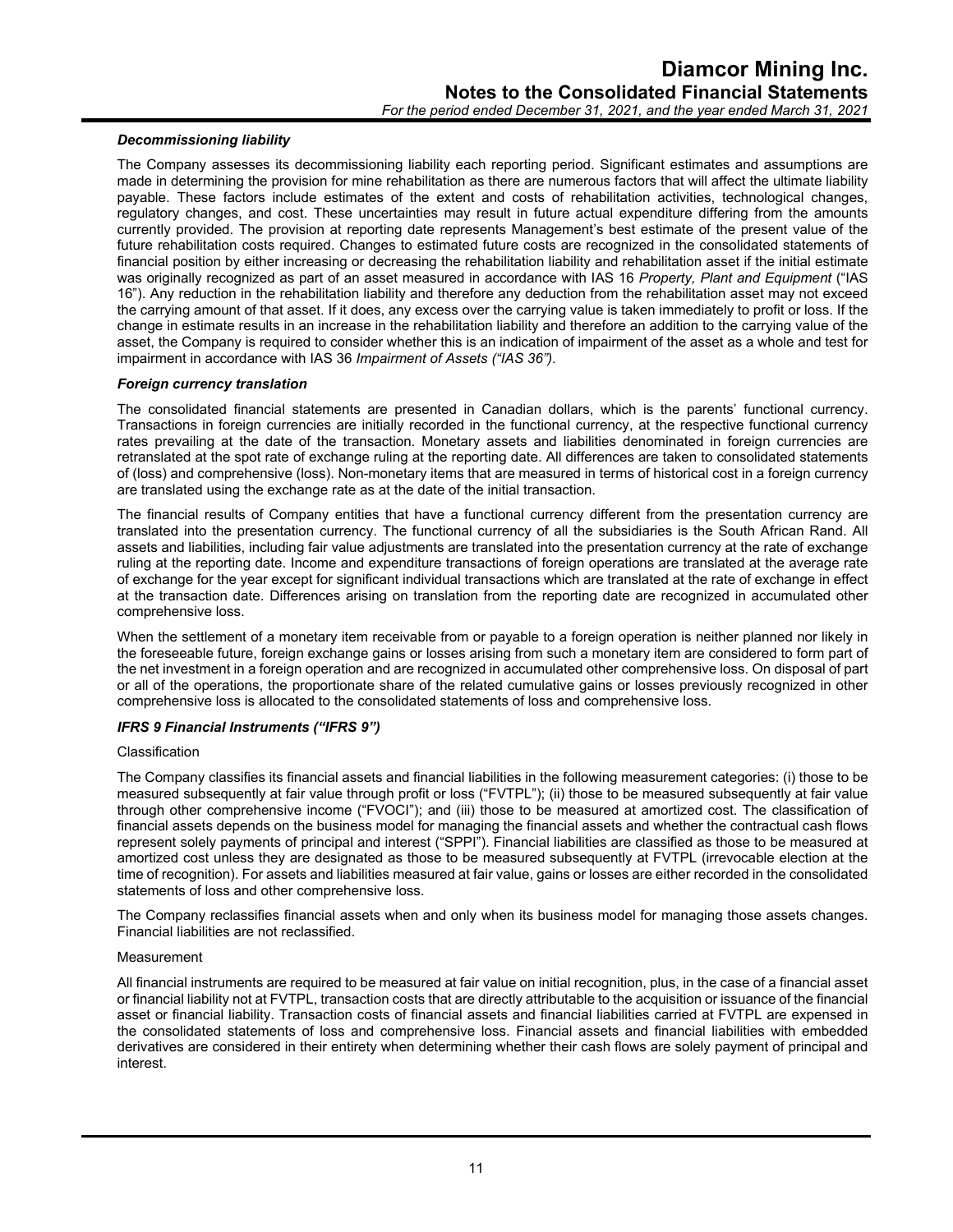*For the period ended December 31, 2021, and the year ended March 31, 2021*

Financial assets that are held within a business model whose objective is to collect the contractual cash flows, and that have contractual cash flows that are solely payments of principal and interest on the principal outstanding are generally measured at amortized cost at the end of the subsequent accounting periods. All other financial assets including equity investments are measured at their fair values at the end of subsequent accounting periods, with any changes taken through profit or loss or other comprehensive income (irrevocable election at the time of recognition). For financial liabilities measured subsequently at FVTPL, changes in fair value due to credit risk are recorded in other comprehensive income.

| Financial instrument                                               | Classification under IFRS 9    |
|--------------------------------------------------------------------|--------------------------------|
| Financial asset:                                                   |                                |
| Cash, restricted cash, and cash equivalents<br>Accounts receivable | <b>FVTPI</b><br>Amortized cost |
| Financial liabilities:                                             |                                |
| Accounts payable                                                   | Amortized cost                 |
| Long term debt                                                     | Amortized cost                 |
| Due to Nozala Investments                                          | Amortized cost                 |

#### Impairment

IFRS 9 introduced a new model for the measurement of impairment of financial assets based on expected credit losses ("ECL"). The Company accounts receivable are subject to the ECL model under IFRS 9. For accounts receivable, the Company applies the simplified approach to providing for expected losses, which requires the use of the lifetime expected loss provision for all accounts receivable. In estimating the expected lifetime expected loss provision, the Company considers historical Company and industry default rates as well as credit ratings of major customers. As all the Company's accounts receivables which the Company measures at amortized cost are short term (i.e., less than 12 months) and the Company's credit rating and risk Management policies are in place, the change to a forward-looking ECL approach did not have a material impact on the amounts recognized in the consolidated financial statements.

#### *Equity instruments*

An equity instrument is any contract that evidences a residual interest in the assets of an entity after deducting all its liabilities. Equity instruments issued by the Company are recorded at the proceeds received, net of direct issue costs.

#### *Taxation*

#### *Income taxes*

Income tax expense comprises current income tax and deferred tax. Income tax is recognized in the consolidated statements of loss and comprehensive loss, except to the extent it relates to items recognized in other comprehensive loss or directly in equity.

#### *Current income tax*

Current income tax expense is based on the results for the period as adjusted for items that are not taxable or not deductible. Current income tax is calculated using tax rates and laws that were enacted or substantively enacted at the end of the reporting period. Management periodically evaluates positions taken in tax returns with respect to situations in which applicable tax regulation is subject to interpretation. Provisions are established where appropriate on the basis of amounts expected to be paid to the tax authorities.

#### *Deferred tax*

Deferred tax is recognized, using the liability method, on temporary differences arising between the tax bases of assets and liabilities and their carrying amounts in the consolidated statements of financial position. Deferred tax is calculated using tax rates and laws that have been enacted or substantively enacted at the end of the reporting period, and which are expected to apply when the related deferred tax asset is realized, or the deferred tax liability is settled.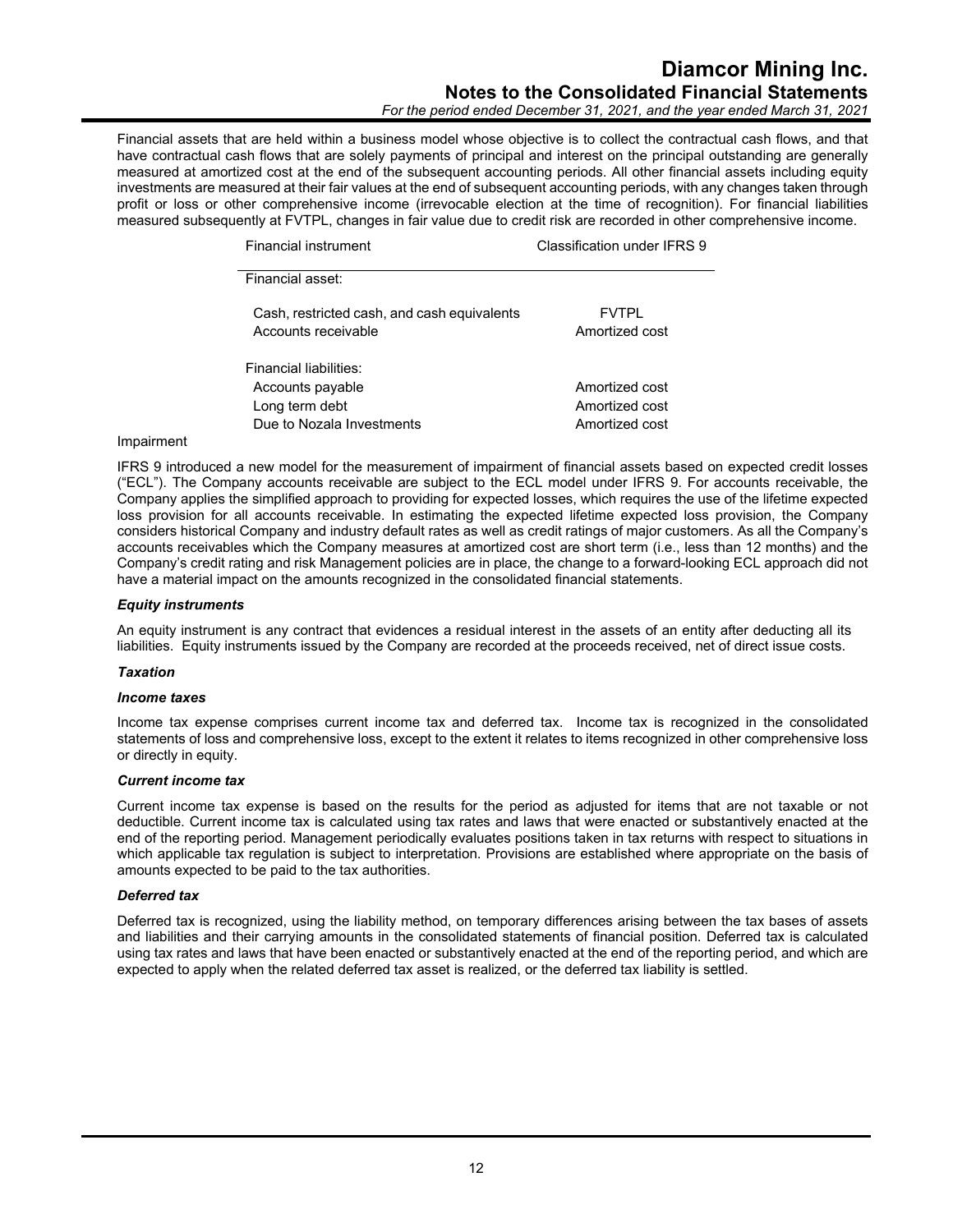#### *Deferred tax liabilities:*

- are generally recognized for all taxable temporary differences;
- are recognized for taxable temporary differences arising on investments in subsidiaries except where the reversal of the temporary difference can be controlled, and it is probable that the difference will not reverse in the foreseeable future; and,
- are not recognized on temporary differences that arise from goodwill which is not deductible for tax purposes.

#### *Deferred tax assets:*

- are recognized to the extent it is probable that taxable profits will be available against which the deductible temporary differences can be utilized; and,
- are reviewed at the end of the reporting period and reduced to the extent that it is no longer probable that sufficient taxable profits will be available to allow all or part of the asset to be recovered.

#### *Non-controlling interest*

Non-controlling interest in the Company less than wholly owned subsidiaries are classified as a separate component of equity. On initial recognition, non-controlling interests are measured at their proportionate share of the acquisition date fair value of identifiable net assets of the related subsidiary acquired by the Company. Subsequent to the acquisition date, adjustments are made to the carrying amount of non-controlling interests for the non-controlling interests' share of the changes to the subsidiary's equity. Adjustments to recognize the non-controlling interests' share of changes to the subsidiary's equity are made even if this results in the non-controlling interest having a deficit balance.

#### *Revenue recognition*

IFRS 15 sets out a five-step model for revenue recognition. The core principle is that revenue should be recognized to depict the transfer of control of goods and services to customers in an amount that reflects the consideration that the Company expects to be entitled for those goods and services.

The Company principally generates revenue from the sale of diamonds (the "Product") pursuant to contractual arrangements with its customers. This revenue is recognized when control or title of the Product is transferred from the Company and collection is reasonably assured in accordance with specified contract terms. All revenue is generally earned at a point in time and is based on the consideration that the Company expects to receive for the transfer of the Product to the customer.

Revenue is measured based on the consideration specified in a contract with its customers. Payment terms with customers are generally 30 days from the date of the invoice. The Company does not have any sales contracts where the period between the transfer of the Product to the customer and payment by the customer exceeds one year. As a result, the Company does not adjust its revenue transactions for the time value of money.

All trade accounts receivable were generated from contracts with customers.

#### *Share-based compensation*

The Company uses the fair value method of accounting for all share-based compensation, including options granted under the Company's incentive stock option plan. Compensation expense for options granted is determined based on the estimated fair values of the stock options at the time of grants and the fair value of stock options is determined on their grant date using a Black-Scholes valuation model, the cost of which is recognized over the vesting periods of the respective options. When option awards vest in instalments over the vesting period, each instalment is accounted for as a separate arrangement. Forfeitures are estimated throughout the vesting period based on experience and future expectations and adiusted upon actual option vesting.

Share-based compensation expense is recorded as a charge to operations with a corresponding credit to contributed surplus. Consideration paid for shares on the exercise of options is credited to share capital, amounts previously allocated to contributed surplus are also credited to share capital. If vested options expire, previously recognized compensation expense associated with such stock options is not reversed.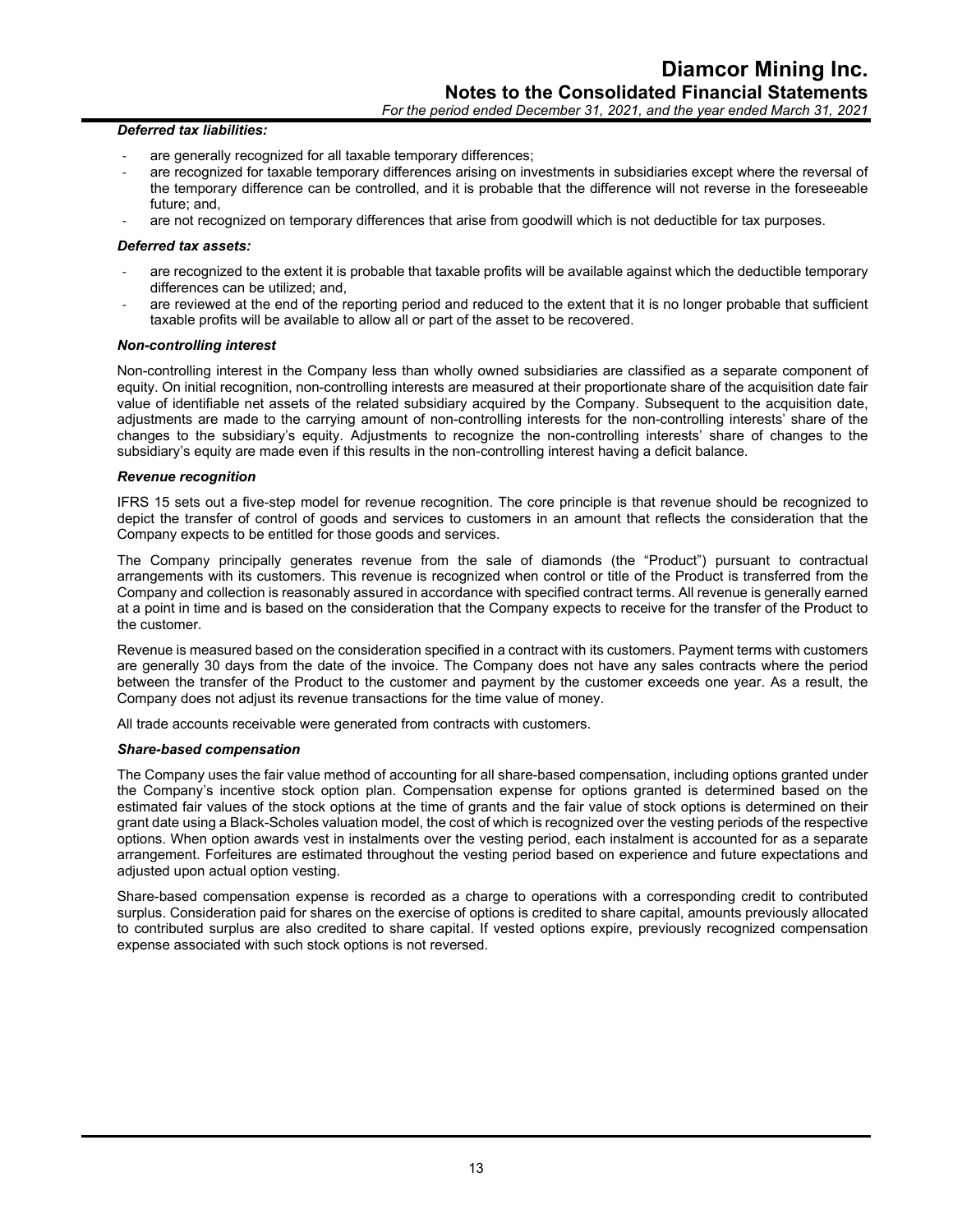The Company has adopted the pro-rata basis method for the measurement of shares and warrants issued as private placement units. The pro-rata basis method requires that gross proceeds and related share issuance costs be allocated to the common shares and the warrants based on the relative fair value of the component. The fair value of the common share is based on the closing price on the closing date of the transaction and the fair value of the warrant is determined using the Black-Scholes Option Pricing Model. The fair value attributed to the warrant is recorded as warrant equity. If the warrant is exercised, the value attributed to the warrant is transferred to share capital. If the warrant expires unexercised, the value is reclassified to contributed surplus within equity. Warrants, issued as part of private placement units, that have their term of expiries extended, are not subsequently revalued. The Company may modify the terms of warrants originally granted. When modifications exist, the Company will maintain the original fair value of the warrant.

#### *Loss per share*

Basic loss per share is calculated by dividing the loss attributable to ordinary equity holders after adjusting for noncontrolling interests (the numerator) by the weighted average number of ordinary shares outstanding (the denominator) during the period. The denominator (number of units) is calculated by adjusting the shares in issue at the beginning of the period by the number of shares bought back or issued during the period, multiplied by a time-weighting factor.

Diluted loss per share is calculated by adjusting the loss and number of shares for the effects of dilutive options, warrants, convertible debentures and other dilutive potential units. The effects of anti-dilutive potential units are ignored in calculating diluted loss per share. All stock options and warrants are considered anti-dilutive when the Company is in a net loss position.

| Cost                              | \$         | \$       | \$       | \$     | \$     | \$         |
|-----------------------------------|------------|----------|----------|--------|--------|------------|
| Balance, March 31, 2020           | 12,704,324 | 117,699  | 85,312   | 72,482 | 33,090 | 13,012,907 |
| <b>Additions</b>                  | 136,260    |          |          |        |        | 136,260    |
| Decommissioning liability         |            |          | 393      |        |        | 393        |
| <b>Translation adjustments</b>    | 895,707    | 8,298    | 3,781    | 915    |        | 908,701    |
| Balance, March 31, 2021           | 13,736,291 | 125,997  | 89,486   | 73,397 | 33,090 | 14,058,261 |
| Additions                         | 178,322    |          |          |        |        | 178,322    |
| Disposals                         | (94, 379)  |          | (91)     | (119)  |        | (94, 589)  |
| Decommissioning liability         | 24,082     |          |          |        |        | 24,082     |
| Translation adjustments           | (930,481)  | (8,535)  | (3,824)  | (941)  |        | (943,781)  |
| Balance, December 31, 2021        | 12,913,835 | 117,462  | 85,571   | 72,337 | 33,090 | 13,222,295 |
| <b>Accumulated Depreciation</b>   |            |          |          |        |        |            |
| Balance, March 31, 2020           | 5,241,419  | 111,814  | 62,819   | 62,585 | 33,090 | 5,511,727  |
| Depreciation                      | 835,452    |          | 3,096    | 1,985  |        | 840,533    |
| Translation adjustments           | 412,221    | 7,883    | 2,435    | 460    |        | 422,999    |
| Balance, March 31, 2021           | 6,489,092  | 119,697  | 68,350   | 65,030 | 33,090 | 6,775,259  |
| Depreciation                      | 719,518    |          | 2,146    | 1,192  |        | 722,856    |
| Disposals                         | (89, 753)  |          | (91)     | (120)  |        | (89,964)   |
| Translation adjustments           | (486,408)  | (8, 108) | (2, 591) | (515)  |        | (497,622)  |
| Balance, December 31, 2021        | 6,632,449  | 111,589  | 67,814   | 65,587 | 33,090 | 6,910,529  |
| Net book value, March 31, 2021    | 7,247,199  | 6,300    | 21,136   | 8,367  |        | 7,283,002  |
| Net book value, December 31, 2021 | 6,281,386  | 5,873    | 17,757   | 6,750  |        | 6,311,766  |

#### **3. Property, Plant and Equipment**

The carrying amount for Mines Under Construction of \$3,245,813 (March 31, 2021 - \$3,455,825) is included in Property, Plant and Equipment. This amount is not subject to depletion as of December 31, 2021.

As a result of negative cash-flow from operations, the Company tested its CGU for impairment at December 31, 2021. The recoverable amount of the CGU was based on their estimated value in use using a pre-tax discount rate of 15%. The estimated cash flows were based on 4-year cash-flow forecast. As of December 31, 2021, the property, plant, and equipment were not impaired.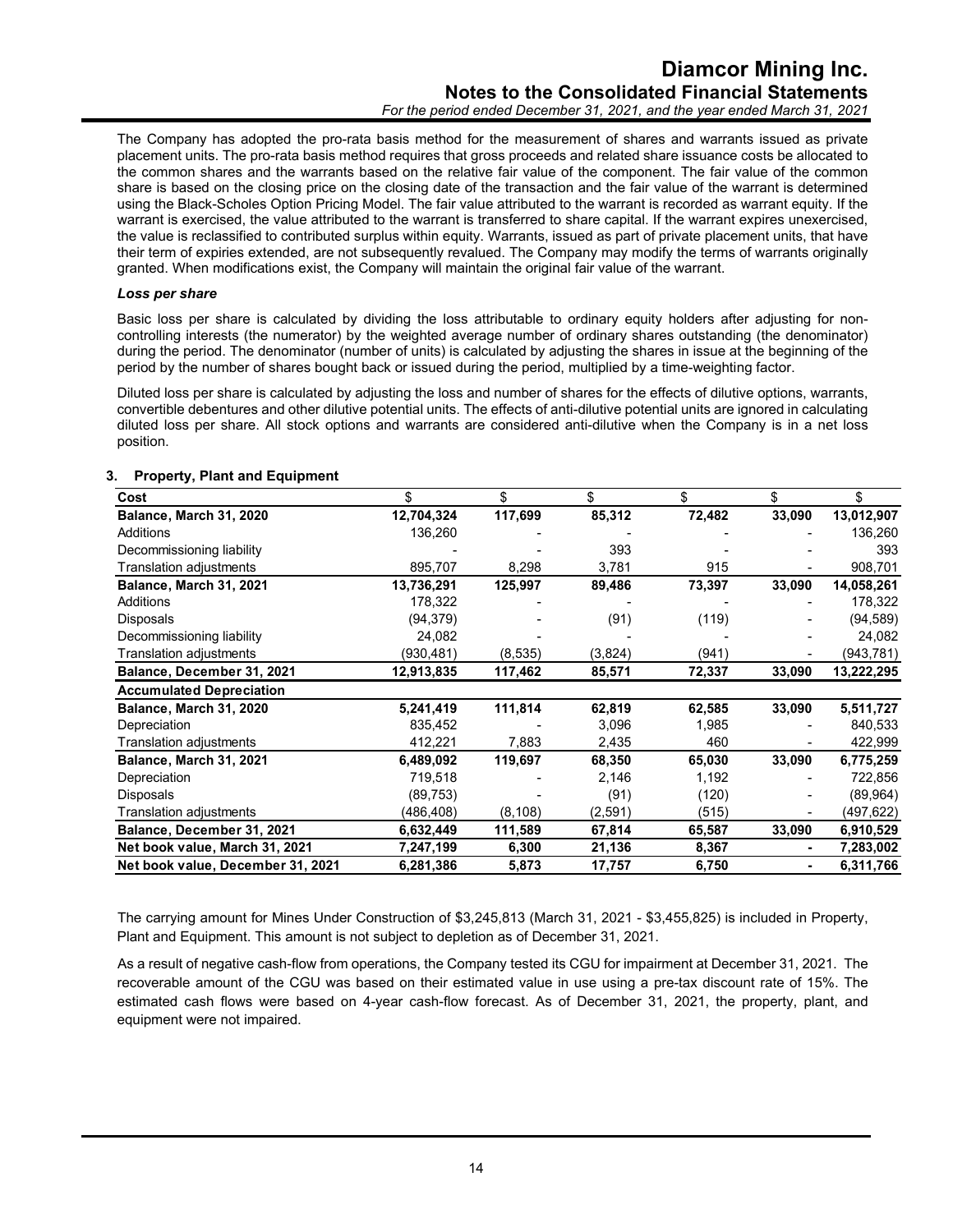#### **4. Long-Term Debt, Short-Term Debt and Due to Nozala Investments**

#### *Long-term debt*

Long-term debt consists of the following:

|                                       | <b>Maturity Date</b> |   | December 31,<br>2021 | March 31,<br>2021 |
|---------------------------------------|----------------------|---|----------------------|-------------------|
| Term loan $2$ (a) (c)                 | June 20, 2019        | S | 3,111,833            | \$<br>2,910,017   |
| Convertible debenture 2 (b) (c)       | June 20, 2019        |   | 2,075,016            | 1.940.442         |
| Caterpillar Financial Services (d)    | May and June, 2023   |   | 1,423,302            | 2,341,937         |
| Convertible debt (1) (f)              | October 21, 2022     |   |                      | 871.491           |
| Convertible debt (2) (f)              | December 21, 2022    |   |                      | 1.519.880         |
| Convertible debt (3) (f)              | January 11, 2023     |   | 379,390              | 367,379           |
| Canada Emergency Business Account (e) | December 31, 2022    |   | 40.000               | 40,000            |
| Less: current portion due in one year |                      |   | (6,525,601)          | (5,821,954)       |
| Long-term portion                     |                      |   | 503,941              | 4,169,192         |

- a) Term loan 2 was issued in November 2012, bears interest at an annual fixed rate of 9% and had a 5-year term with payments expected to start in January 2014. On February 4, 2014, December 31, 2014, and again in January 2016, the Company and Tiffany & Co. agreed to defer any payments on the \$2,400,000 term loan until July 2016. This loan is secured by a promissory note. Principal and interest was payable monthly at \$104,059 in accordance with a 36 month amortization schedule. The Company has the right to repay the outstanding principal and any accrued and unpaid interest under this loan at any time without notice or penalty. In February 2017, the Company and Tiffany & Co. agreed to a payment deferral until June 2017 at which time the outstanding payments were made, and scheduled payments recommenced. In September 2017, the Company and Tiffany & Co. informally agreed to suspend and accrue the ongoing payments to allow the Company to conserve operating capital in the short-term. The recommencement of payments is targeted by the Company for calendar 2022. During the period ended December 31, 2021, the Company incurred \$201,817 of interest expense on this loan (\$247,807 – March 31, 2021).
- b) Convertible debenture 2 was issued in November 2012, bears interest at an annual fixed rate of 9% and had a 5-year term. On February 4, 2014, December 31, 2014, and again in January 2016 the Company and Tiffany & Co. agreed to defer any payments on the \$1,600,000 convertible debenture until July 2016. Principal and interest was payable monthly at \$69,372 commencing in July 2016 in accordance with a 36-month amortization schedule. The principal amount and accrued interest are convertible by the holder into common voting shares of the Company at \$1.60 per share. The outstanding amount of Convertible debenture 2 is convertible into 1,296,885 Common Shares. The value attributed to the equity conversion option was \$nil. The Company has the right to repay the outstanding principal and any accrued and unpaid interest, without penalty, on not less than 30 days' notice and subject to the conversion rights contained in the convertible debenture. In February 2017, the Company and Tiffany & Co. agreed to a payment deferral until June 2017 at which time the outstanding payments were made, and scheduled payments recommenced. In September 2017, the Company and Tiffany & Co. informally agreed to suspend and accrue the ongoing payments to allow the Company to conserve operating capital in the short-term. The recommencement of payments is targeted by the Company for calendar 2022. During the period ended December 31, 2021, the Company incurred \$134,574 of interest expense on this loan. (\$165,241 – March 31, 2021)
- c) Term loan 2 and convertible debenture 2 are secured by a general security agreement which states the loans are secured by 100% of the general assets of the Company.
- d) Caterpillar loans were issued in February and March 2020, bear an interest of South African Prime plus 2.5% and had a 36-month term. As a result of COVID-19 the payments and terms were suspended, payments resumed in January 2021 with interest only payments in January and February 2021. Blended payments resumed in March 2021. Monthly payments are approximately \$100,000
- e) Canada Emergency Business Account was issued April 17, 2020, and December 16, 2020, the loan bears no interest until December 31, 2023. Up to \$20,000 of the loan may be eligible for forgiveness, of the original \$60,000.
- f) The Company closed \$3,376,171 in three tranches of a private placement of 10% convertible notes during the year ended March 31, 2021. As these debt instruments are compound financial instruments the gross proceeds were allocated between their liability and equity components on initial recognition using the residual method. Management has determined that the convertible notes meet the fixed for fixed criteria under IAS 32, "Financial instruments".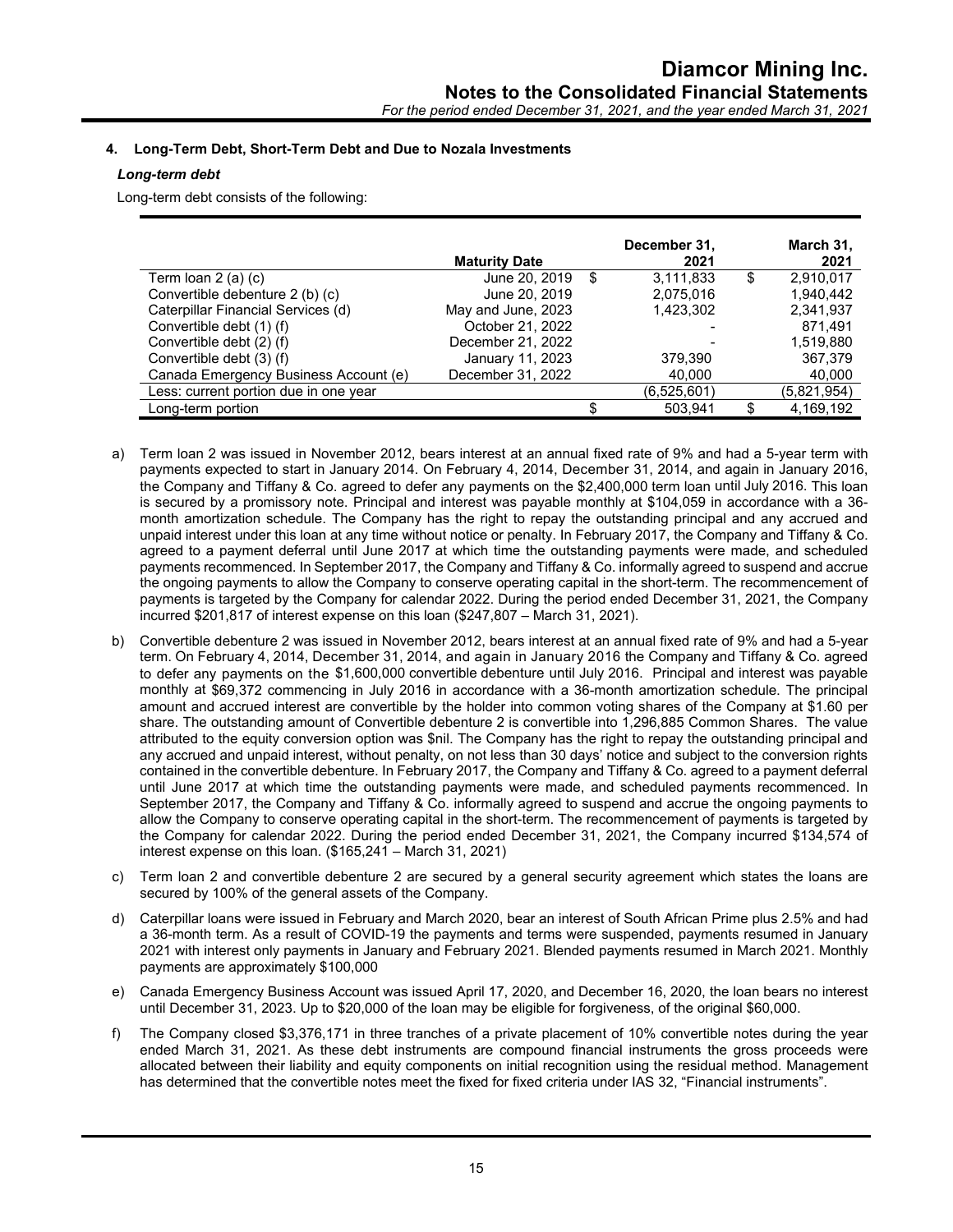*For the period ended December 31, 2021, and the year ended March 31, 2021*

Each of the convertible promissory notes have a term of two (2) years from their respective issuing dates and bear interest at the rate of 10% per annum. During the first year, interest will accrue and be payable at the one-year anniversary of the note. In the second year, interest will accrue and be payable semi-annually. No principal payments will be required until maturity. The principal amount of the notes will be convertible at the election of the noteholder into Common Shares of the Company at the rate of \$0.07 per share in the first year and at the rate of \$0.10 per share in the second year. Accrued and unpaid interest will be convertible at the election of the noteholder into Common Shares of the Company at the market price as of the date such accrued interest becomes payable.

In addition, the Company has issued 9,371,333 non-transferable share purchase warrants to the participating investors, with each share purchase warrant entitling the holder thereof to purchase one (1) Common Share at a price of \$0.15 for a period of two (2) years from the date of issuance.

Tranche 1 closed on October 21, 2020, for gross proceeds of \$954,483 which resulted in the issuance of 2,727,136 share purchase warrants. Management calculated the fair value of the liability component as \$800,272 using a discount rate of 20% with the residual amount of \$154,228, net of deferred tax of \$41,642 being allocated as \$89,929 to warrants and \$22,658 to the conversion feature, which has been recorded as contributed surplus. The full amount of the notes were converted to common shares prior to or on October 21, 2021

Tranche 2 closed on December 21, 2020, for gross proceeds of \$2,001,708. As part of tranche 2, a total of \$1,416,112 of principal and accrued interest related to the short-term debt which matured on June 20, 2019, were converted into convertible notes and \$375,062 of accounts payable were converted into convertible notes. A total of 5,444,197 share purchase warrants were issued. The extinguishment of the old debt and recognition of the new debt resulted in a loss of \$806,081 which was calculated as the difference between the fair values of the existing debt and new debt and equity components issued. The fair value of the liability component was calculated as \$1,678,271 using a discount rate of 20%. The warrant fair value of \$220,596 was calculated based on a Black-Scholes pricing model with the following assumptions: zero dividend yield, expected volatility of 121% and a risk-free rate of 0.2%. The conversion feature fair value of \$908,920 was calculated using Crank-Nicolson scheme. Income tax impact from warrants and conversion feature was \$15,581 and \$71,746. The full amount of the notes were converted to common shares prior to or on December 21, 2021

Tranche 3 closed on January 11, 2021, for gross proceeds of \$419,980 which resulted in the issuance of 1,200,0000 share purchase warrants. Management calculated the fair value of the liability component as \$352,136 using a discount rate of 20% with the residual amount of \$67,863, net of deferred tax of \$18,323, being allocated as \$46,647 to warrants and \$2,893 to the conversion feature, which has been recorded in contributed surplus.

|                            | Liability   |                          | Contributed |               |
|----------------------------|-------------|--------------------------|-------------|---------------|
|                            | component   | Warrant                  | surplus     | Total         |
| Balance, beginning of year | 2.758.750   | 341.591                  | 728.318     | 3,828,659     |
| Accretion                  | 309.458     | $\overline{\phantom{0}}$ | $\,$        | 309.458       |
| Converted to common shares | (2.688.818) | (15.212)                 | (725,768)   | (3,429,798)   |
| Balance, end of period     | 379.390     | 326.379                  | 2.550       | \$<br>708,319 |

#### *Short-term debt*

|                                          | December 31, 2021        | March 31, 2021 |
|------------------------------------------|--------------------------|----------------|
| Short term debt, beginning of the year   | \$147,870                | \$1,482,494    |
| Interest on short term debt              | 1,515                    | 87,380         |
| Accretion on short term debt             |                          | 55,156         |
| Paid                                     | (149, 385)               | (61,048)       |
| Conversion to long term convertible note | $\overline{\phantom{0}}$ | (1,416,112)    |
| Short term debt, end of period           | \$-                      | \$147,870      |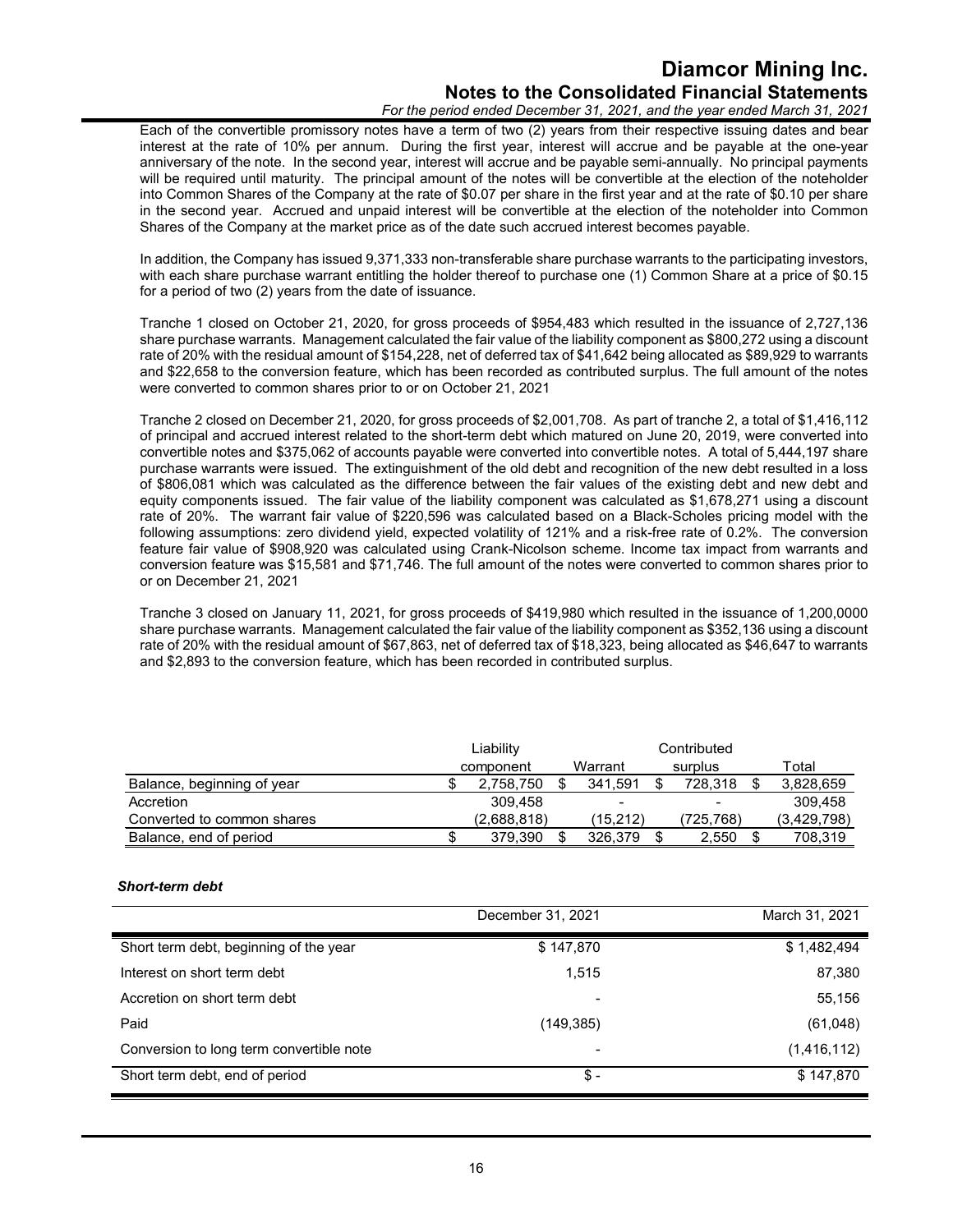#### *Due to Nozala Investments*

The amount due to Nozala Investments (a related party, which owns a 30% equity interest in DMI Minerals South Africa (Pty) Ltd.) of \$1,929,564 (March 31, 2021 - \$1,920,443) carries a floating interest rate (South African prime plus 3%), unsecured, currently has no set terms of repayment and is not expected to be repaid in the following fiscal year. The loan amount received is principally being used for the ongoing operations of DMI Minerals South Africa (Pty) Ltd., including the purchase of certain mineral rights and assets from De Beers Consolidated Mines Limited. The loan is denominated in South African Rand and no payments were made in the period ended December 31, 2021, or the year ended March 31, 2021. The loan is subordinated and ranks behind the claims of all external creditors of DMI Minerals South Africa (Pty) Ltd, until the fair value of its assets exceeds its liabilities.

#### **5. Decommissioning Liability**

The total decommissioning liability was based on the Company's estimated costs to reclaim and abandon the mines and facilities. The Company has estimated the costs related to the decommissioning liability based on the South African Department of Mineral Resources estimate of required decommissioning costs, adjusted for inflation. The Company has estimated the net present value of the decommissioning obligation to be \$593,288 based on an undiscounted total future liability of \$677,484. The decommissioning liability was based on using a South African inflation rate of 4.80%. The longterm portion of the liability was discounted using a South African risk-free rate of 5.14%. For March 31, 2021, the Company has estimated the net present value of the decommissioning obligation to be \$578,008 based on an undiscounted total future liability of \$718,258. The decommissioning liability was based on using a South African inflation rate of 3.10%.

These costs are expected to be incurred in approximately 3 years.

The continuity of the decommissioning liability as at December 31, 2021:

|                                    |    | December 31, 2021 |   | <b>March 31, 2021</b> |
|------------------------------------|----|-------------------|---|-----------------------|
| Balance, beginning of year         | \$ | 578.008           | S | 375.481               |
| Change in estimate                 |    | 24,082            |   | 136,260               |
| Accretion recorded during the year |    | 32.465            |   | 37,859                |
| <b>Translation adjustment</b>      |    | (41, 267)         |   | 28,408                |
|                                    | S  | 593,288           |   | 578,008               |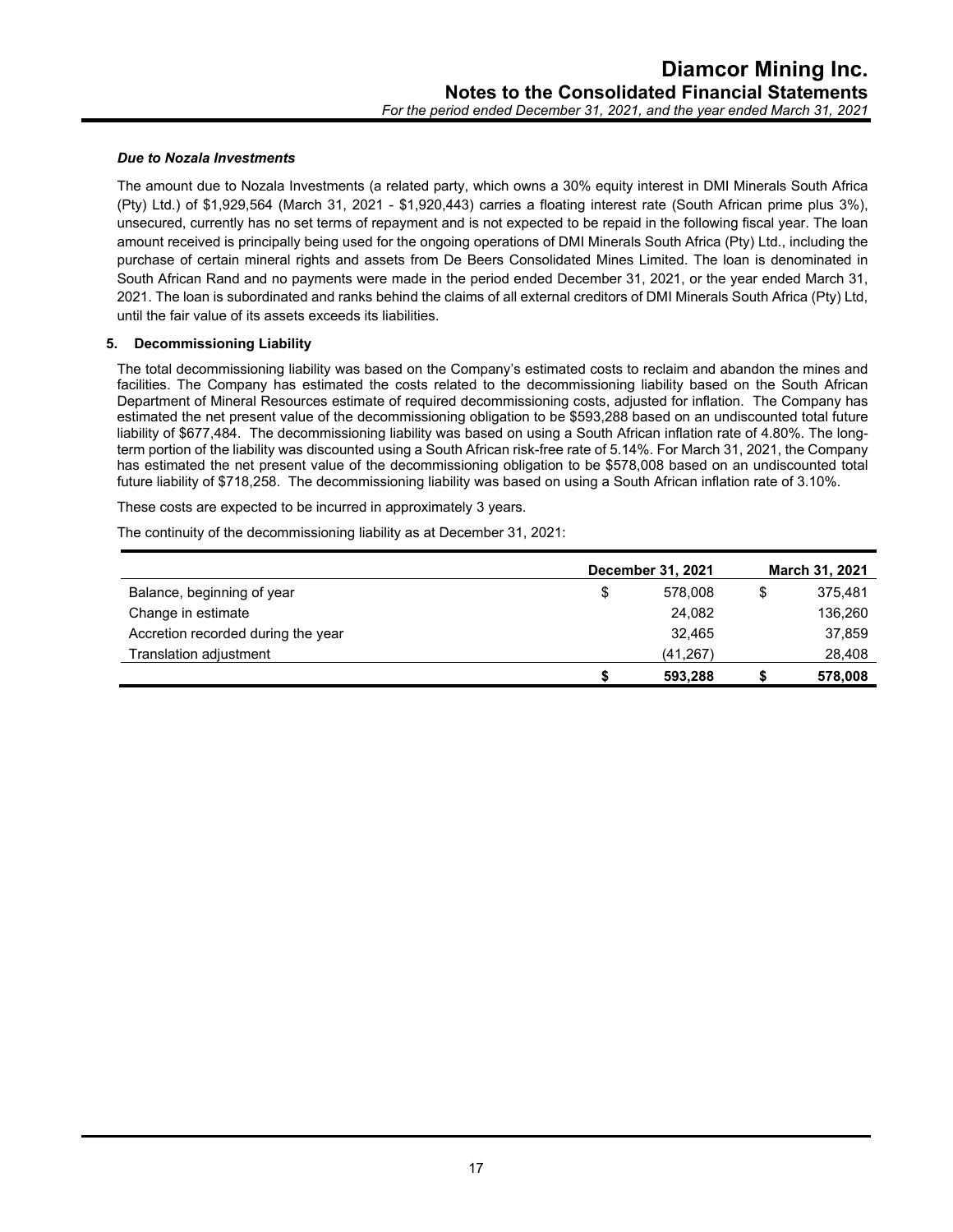*For the period ended December 31, 2021, and the year ended March 31, 2021*

#### **6. Share Capital**

|                                              | Number of shares | Amount            |
|----------------------------------------------|------------------|-------------------|
| Authorized:                                  |                  |                   |
| Unlimited common voting shares, no par value |                  |                   |
| Issued:                                      |                  |                   |
| Balance, March 31, 2020                      | 65,311,488       | 34,195,377<br>\$. |
| Convertible note (a)                         | 4,071,428        | 240.105           |
| Exercise of convertible notes (Note 4)       |                  | 134,407           |
| Balance, March 31, 2021                      | 69,382,916       | \$ 34,569,889     |
| Convertible note (b)                         | 38,874,392       | 2,688,818         |
| Exercise of convertible notes (Note 4)       |                  | 725.769           |
| Exercise of options (c)                      | 1.595.000        | 278,510           |
| Exercise of warrants (d) (e)                 | 4,809,492        | 1,522,776         |
| Balance, December 31, 2021                   | 114,661,800      | 39,785,762        |

The weighted average number of shares outstanding for the period was 79,224,435 (March 31, 2021 – 66,197,789). Loss per share is calculated as the net loss attributable to the equity holders of the parent divided by the weighted average of shares outstanding at the end of the year.

- a) 4,071,428 shares were issued at a price of \$0.07 from the exercise of convertible debt (Note 4)
- b) 38,874,392 shares were issued at a price of \$0.07 from the exercise of convertible debt (Note 4)
- c) 1,595,000 shares issued from the exercise of options at \$ 0.11
- d) 679,932 shares issued from the exercise of warrants at \$0.15
- e) 4,129,560 shares issued from the exercise of warrants at \$0.30

#### *Warrants*

The following table summarizes the activity with respect to warrants issued, exercised, and expired during the year:

|                                |             | December 31, 2021     |                   | March 31, 2021        |
|--------------------------------|-------------|-----------------------|-------------------|-----------------------|
|                                |             | Weighted              |                   | Weighted              |
|                                | Number of   | Average               | Number of         | Average               |
|                                | Warrants    | <b>Exercise Price</b> | Warrants          | <b>Exercise Price</b> |
| Outstanding, beginning of year | 14,008,259  | \$0.30                | 7.935.104         | \$0.75                |
| Warrants expired               | (507,365)   | \$0.31                | (3,298,178)       | \$0.98                |
| Warrants Exercised (Note 6)    | (4,809,492) | \$0.28                |                   |                       |
| Warrants issued                |             |                       | 9,371,333         | \$0.15                |
| Outstanding, end of period     | 8,691,402   | \$0.15                | 14.008.259        | \$0.30                |
| Exercisable, end of period     | 8,691,402   | \$0.15                | 14,008,259        | \$0.30                |
|                                |             |                       | December 31, 2021 | March 31, 2021        |
| Balance, beginning of year     |             |                       | 766.846<br>\$     | \$<br>958.759         |
| Warrants expired               |             |                       | (34, 480)         | (533,504)             |
| Warrants exercised             |             |                       | (405,987)         |                       |
| Warrants issued (Note 4)       |             |                       |                   | 341,591               |
| Balance, end of period         |             |                       | 326,379           | \$<br>766.846         |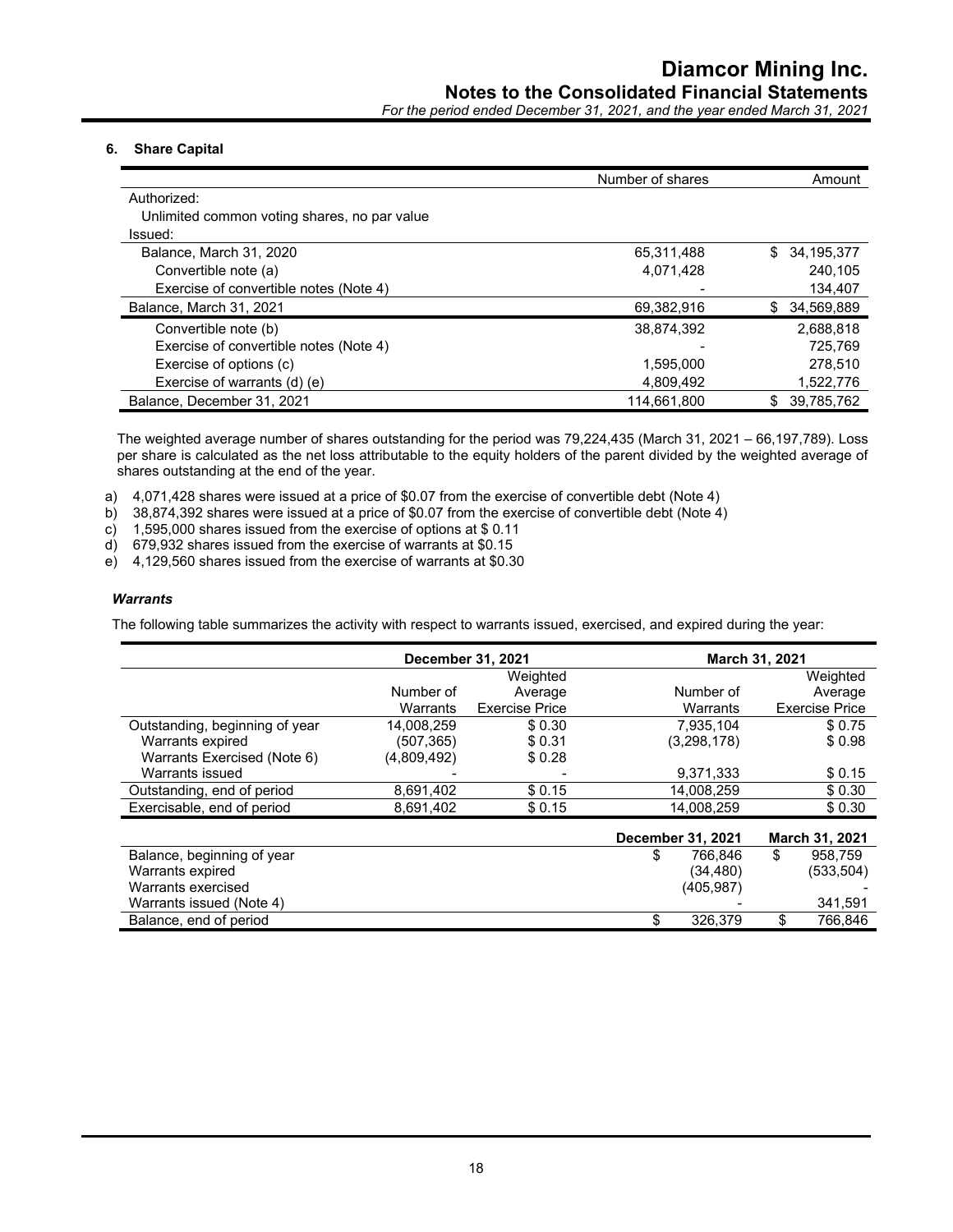*For the period ended December 31, 2021, and the year ended March 31, 2021*

There were nil warrants issued in the period ended December 31, 2021. (March 31, 2021 – 9,371,333). The warrant valuation for March 31, 2021, was calculated using the Black-Scholes pricing model with the following assumptions: zero dividend yield, expected volatility of 75% and 112% and risk-free rate of 0.19% to 0.23%. Warrant pricing models require the input of highly subjective assumptions including the expected price volatility. Changes in the subjective input assumptions can materially affect the fair value estimated, and therefore the existing models do not necessarily provide a reliable single measure of the fair value of the Company's warrants. The warrants issued in the year ended March 31, 2021, are exercisable for a period of two years from the date of issue.

The Company may modify the terms of warrants originally granted. When modifications exist, the Company will maintain the original fair value of the warrant. On June 4, 2021, the exercise price of 4,613,132 warrants was amended from \$0.60 to \$0.30 per share.

| Number of warrants outstanding |                       | Weighted average |                   |
|--------------------------------|-----------------------|------------------|-------------------|
| and exercisable                | <b>Exercise Price</b> | remaining life   | Expiry date       |
| 2,657,142                      | \$0.15                | 0.81             | October 21, 2022  |
| 4,834,261                      | \$0.15                | 0.97             | December 21, 2022 |
| 1.199.999                      | \$0.15                | 1.03             | January 11, 2023  |
| 8,691,402                      | \$0.15                |                  |                   |

The following warrants were outstanding at December 31, 2021:

#### **S***tock options*

The Company amended a formal stock option plan on December 23, 2021 and follows the TSX Venture Exchange (the "Exchange") policy under which it is authorized to grant options to Directors, employees and consultants to acquire up to 17,945,236 of its issued and outstanding common shares. Under the policy, the exercise price of each option is equal to the market price of the Company's stock, less applicable discounts permitted by the Exchange, as calculated on the date of grant. The options can be granted for a maximum term of 5 years.

The following table summarizes the activity with respect to options granted and exercised during the year:

|                                | December 31, 2021 |                  |               | <b>March 31, 2021</b>   |
|--------------------------------|-------------------|------------------|---------------|-------------------------|
|                                |                   | Weighted         |               |                         |
|                                |                   | Average Exercise | Number of     | <b>Weighted Average</b> |
|                                | Number of options | Price            | Options       | <b>Exercise Price</b>   |
| Outstanding, beginning of year | 9,900,000         | \$0.11           | 12,750,000    | \$0.31                  |
| Options expired                |                   |                  | (3, 150, 000) | \$0.92                  |
| Options issued                 | 300,000           | 0.11             | 300.000       | \$0.15                  |
| <b>Options Exercised</b>       | (1,595,000)       | 0.11             |               |                         |
| Outstanding, end of period     | 8,605,000         | \$0.11           | 9,900,000     | \$0.11                  |
| Exercisable, end of period     | 8,530,000         | \$0.11           | 9,600,000     | \$0.11                  |

The following stock options were outstanding at December 31, 2021:

| Number of options outstanding          |                | Weighted average |                  |
|----------------------------------------|----------------|------------------|------------------|
| and exercisable                        | Exercise Price | remaining life   | Expiry date      |
| 6,155,000                              | \$0.11         | 2.81             | October 21, 2024 |
| 1.850.000                              | \$0.11         | 2.84             | November 4, 2024 |
| 300.000                                | \$0.15         | 2.09             | February 1, 2024 |
| 300.000                                | \$0.11         | 4.36             | May12, 2026      |
| 8,605,000<br>Outstanding end of period |                |                  |                  |
| Exercisable end of period<br>8.530.000 |                |                  |                  |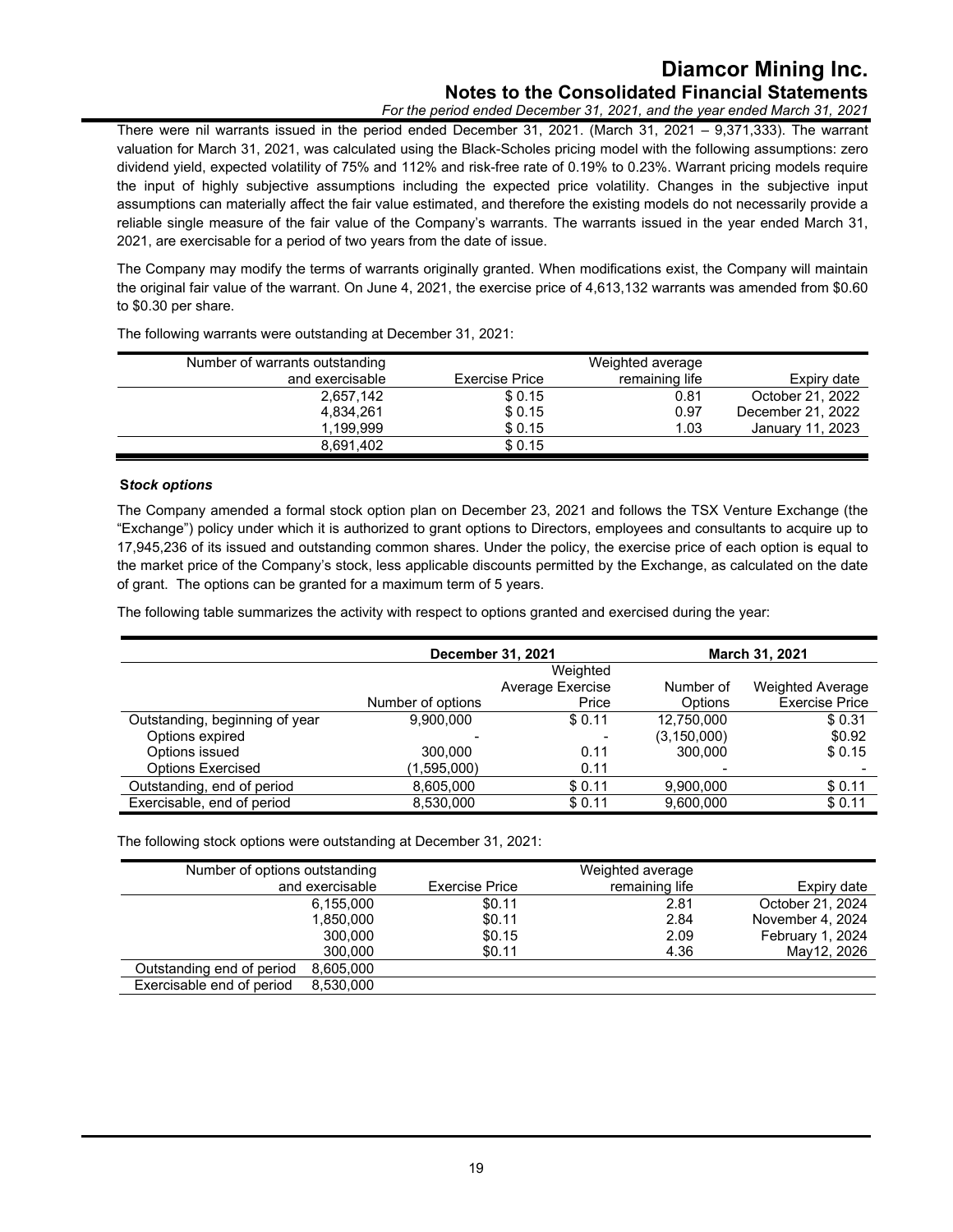*For the period ended December 31, 2021, and the year ended March 31, 2021*

| The following stock options were outstanding at March 31, 2021: |                       |                  |                  |
|-----------------------------------------------------------------|-----------------------|------------------|------------------|
| Number of options outstanding                                   |                       | Weighted average |                  |
| and exercisable                                                 | <b>Exercise Price</b> | remaining life   | Expiry date      |
| 6.500.000                                                       | \$0.11                | 3.56             | October 21, 2024 |
| 3,100,000                                                       | \$0.11                | 3.60             | November 4, 2024 |
| 300,000                                                         | \$0.15                | 2.84             | February 1, 2024 |
| Outstanding end of year 9,900,000                               |                       |                  |                  |
| Exercisable end of year 9,600,000                               |                       |                  |                  |

#### *Share-based compensation*

There were 300,000 options issued by the Company in the period ended December 31, 2021 (March 31, 2021 – 300,000). The option valuation in the period ended December 31, 2021, was calculated using the Black-Scholes pricing model with the following assumptions: zero dividend yield, expected volatility of 93% and risk-free rate of 0.79%. The option valuation in the year ended March 31, 2021, was calculated using the Black-Scholes pricing model with the following assumptions: zero dividend yield, expected volatility 191% and risk-free rate of 0.14%. Option pricing models require the input of highly subjective assumptions including the expected price volatility. Changes in the subjective input assumptions can materially affect the fair value estimated, and therefore the existing models do not necessarily provide a reliable single measure of the fair value of the Company's stock options.

#### **7. Contributed Surplus**

| Balance, March 31, 2020               | 13,390,142 |
|---------------------------------------|------------|
| Expiry of warrants (note 6)           | 533,504    |
| Issuance of options (note 6)          | 17.223     |
| Exercise of convertible note (note 4) | (134, 407) |
| Conversion option (Note 4)            | 862,726    |
| Balance, March 31, 2021               | 14,669,188 |
| Expiry of warrants (note 6)           | 34.480     |
| Issuance of options (note 6)          | 20.715     |
| Exercise of convertible note (note 4) | (725,769)  |
| Exercise of options (note 6)          | (103,061)  |
| Balance, December 31, 2021            | 13,895,554 |

#### **8. Related Party Transactions**

The Company paid or accrued the following to Directors, Officers, and to companies controlled by Directors of the Company:

|                         | December 31,<br>2021 | March 31,<br>2021 |
|-------------------------|----------------------|-------------------|
| Salaries and consulting | \$483.300            | \$336.450         |
| Directors' fees         | 54.000               | 76,000            |

As at December 31, 2021, the Company owed \$429,372 of payables and expenses (March 31, 2021 - \$82,781) to Directors of the Company and companies controlled by a Director. These amounts are included in accounts payable.

#### **9. Segmented Information**

The Company's primary business is the exploration and development of diamond properties in Africa so there is only one reportable operating segment. The reportable segments are those operations whose operating results are reviewed by the chief operating decision makers to make decisions about resources to be allocated to the segment and assess its performance provided those operations pass certain quantitative thresholds. Operations whose revenues, earnings or losses, or assets exceed 10% of the total consolidated revenue, earnings or losses, or assets are reportable segments. To determine reportable segments, Management reviewed various factors, including geographical locations and managerial structure.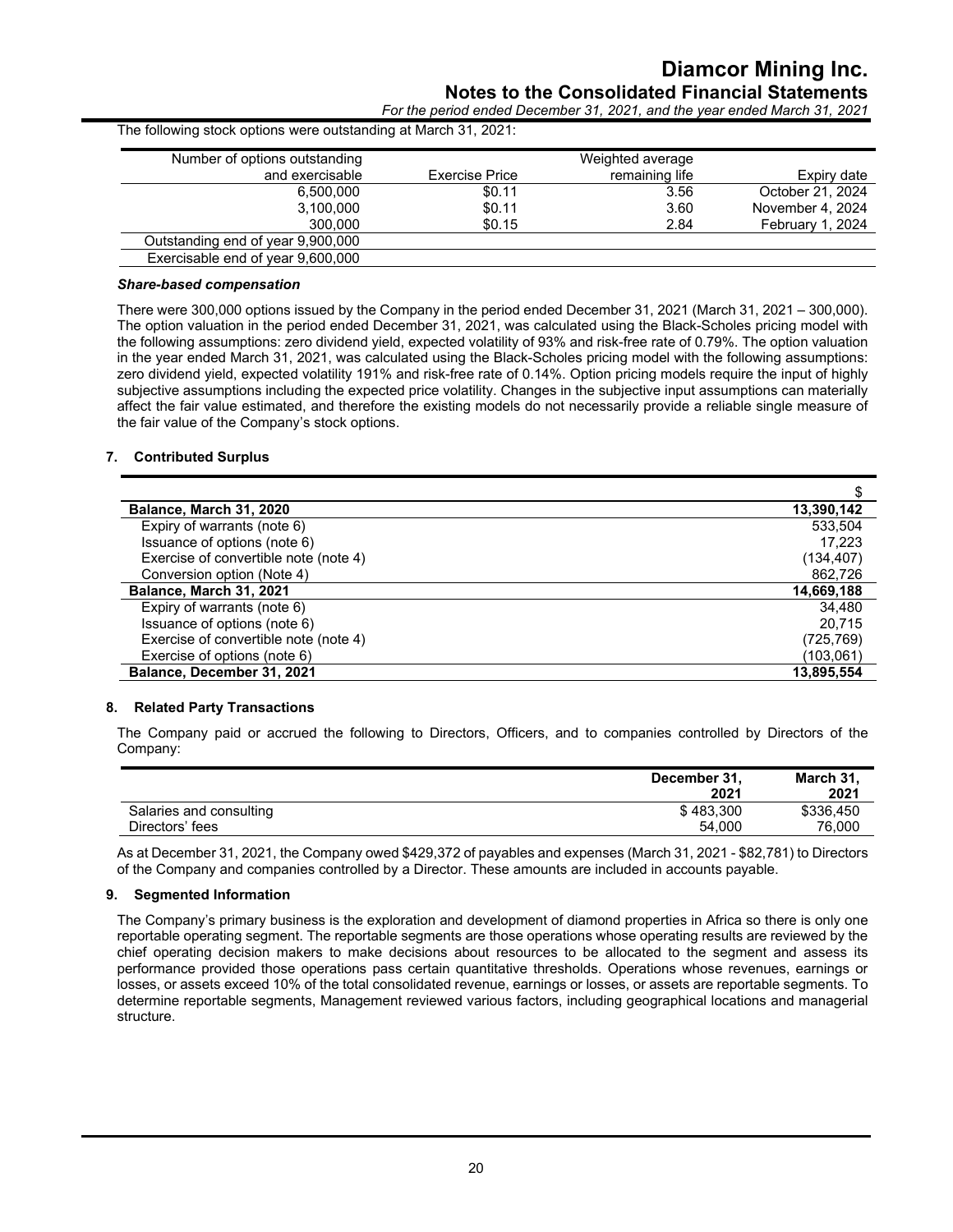*For the period ended December 31, 2021, and the year ended March 31, 2021*

Details of identifiable assets by geographic segments are as follows:

|                   |    | Total Assets | Property,<br>Plant and<br>Equipment | Cash and<br>Equivalents and<br><b>Restricted Cash</b> | <b>Other Assets</b> |
|-------------------|----|--------------|-------------------------------------|-------------------------------------------------------|---------------------|
| December 31, 2021 |    |              |                                     |                                                       |                     |
| Canada            | \$ | 292.936      | \$<br>1.767                         | \$<br>196.742                                         | \$<br>94.427        |
| South Africa      |    | 7,781,337    | 6,309,999                           | 1,020,938                                             | 450,400             |
|                   | S  | 8,074,273    | \$<br>6,311,766                     | \$<br>1,217,680                                       | 544,827             |
| March 31, 2021    |    |              |                                     |                                                       |                     |
| Canada            | \$ | 22,582       | \$<br>2.723                         | \$<br>14.991                                          | \$<br>4,868         |
| South Africa      |    | 9,127,069    | 7,280,279                           | 908,651                                               | 938,139             |
|                   | \$ | 9.149.651    | \$<br>7.283.002                     | 923.642                                               | 943.007             |

#### **10. Financial Instruments**

#### *Fair values*

IFRS defines fair value as the price that would be received to dispose of an asset or paid to transfer a liability in an orderly transaction between market participants at the measurement date. The Company classifies the fair value of the financial instruments according to the following hierarchy based on the number of observable inputs used to value the instrument.

- Level 1 Inputs to the valuation methodology are quoted prices for identical assets or liabilities in active markets.
- Level 2 Fair values of financial assets and liabilities in level 2 are based on inputs other than level 1. Inputs to the valuation methodology included quoted prices for identical assets or liabilities in active markets, and inputs that are observable for the asset or liability, either directly or indirectly, for substantially the full term of the financial instrument. Level 2 valuations are based on inputs, including quoted forward prices for commodities, time value and volatility factors, which can be substantially observed or corroborated in the marketplace.
- Level 3 Inputs to the valuation methodology are not based on observable market data.

The Company's financial instruments consist of cash and cash equivalents, restricted cash, accounts receivable, accounts payable, short-term debt, amounts due to Nozala Investments and long-term debt. The fair value of cash and cash equivalents and restricted cash, accounts receivable and accounts payable and short-term debt approximate their carrying values due to the short-term maturities of these items. The fair value of the Nozala Investments loan approximates the carrying value as the interest rate floats with prime. The fair value of the long-term debt approximates the carrying value as the interest rate is a market rate for similar instruments. The Company's cash and cash equivalents and restricted cash have been assessed on the fair value hierarchy described above and are classified as Level 1.

#### *Financial risks*

The Company's activities result in exposure to a variety of financial risks, including risks related to credit, market risk (currency fluctuation and interest rates) and liquidity risk.

a) Credit risk

The Company is exposed to credit risk only with respect to uncertainties as to timing and collectability of accounts receivable, cash and cash equivalents and restricted cash. The Company mitigates credit risk through standard credit and reference checks. There are no material financial assets that the Company considers past due. The Company currently holds the majority of its cash and cash equivalents and restricted cash in large financial institutions in Canada and South Africa and does not expect any significant risk associated with those deposits. The accounts receivable includes sales taxes refundable due from the Government of South Africa and Canada of \$10,585 (March 31, 2021 - \$134,244) as well as trade receivables of \$51,321 (March 31, 2021 - \$51,989). The Company does not foresee any significant risk in the collection of these accounts receivable.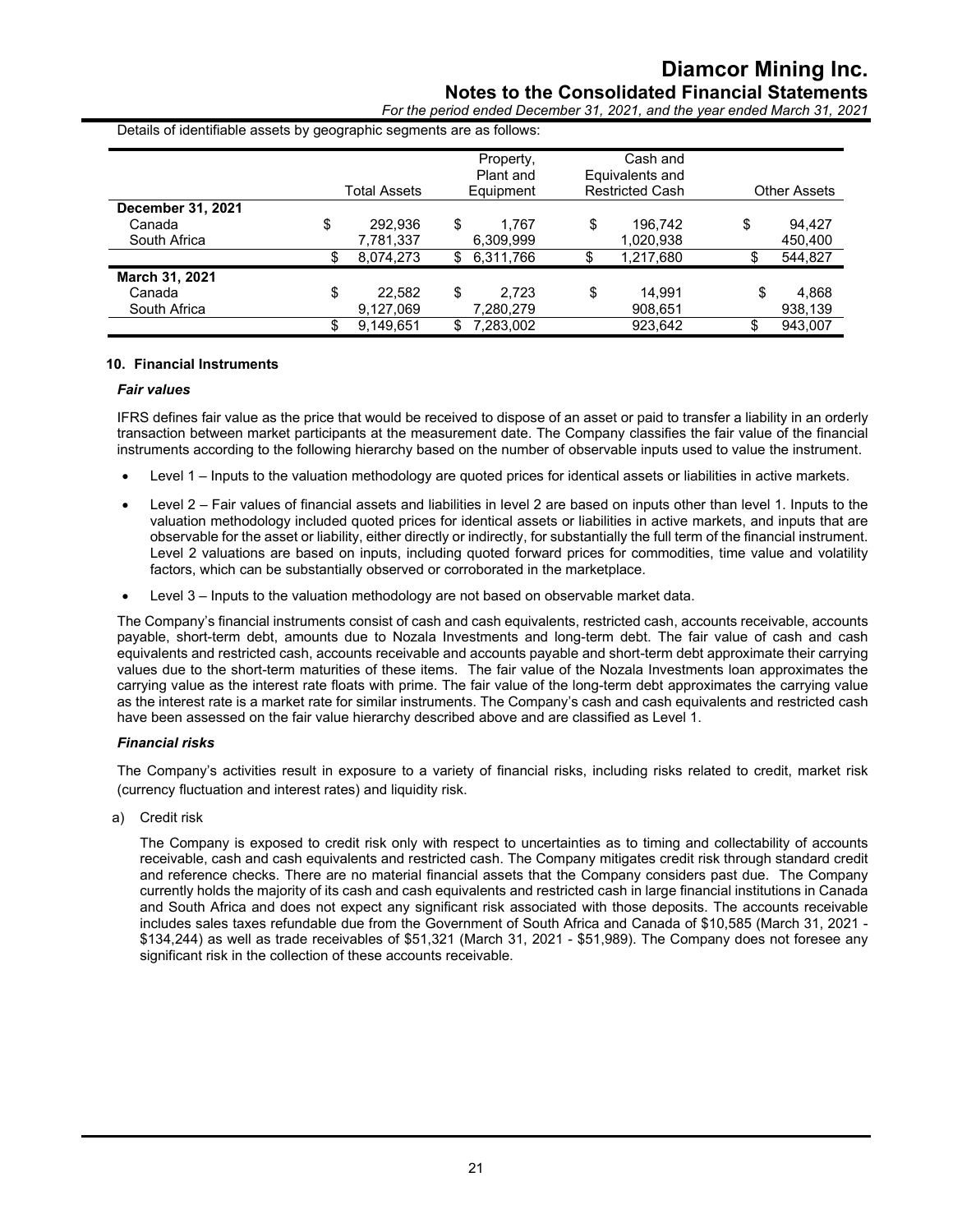*For the period ended December 31, 2021, and the year ended March 31, 2021*

The trade accounts receivable aging amounts are as follows:

|              | <b>December 31, 2021</b> | <b>March 31, 2021</b>    |
|--------------|--------------------------|--------------------------|
| $0-30$ days  | \$51,321                 | \$51,989                 |
| 31-90 days   | $\blacksquare$           | $\overline{\phantom{0}}$ |
| $120 + days$ | $\,$                     | $\overline{\phantom{0}}$ |
| Total        | \$51,321                 | \$51,989                 |

The maximum exposure to credit risk for the Company as at the reporting date is the carrying value of cash and cash equivalents, restricted cash and trade receivables disclosed above.

b) Interest rate

The Company is not exposed to any material interest rate risk as the Company's long-term debt has a fixed rate of interest, except for the Nozala Investments loan and Caterpillar Financial (Note 4) which have a variable rate of interest of South African prime rate plus 3% and South African prime rate plus 2.5%, respectively, A one (1%) percent change in the South African prime rate would result in net loss increasing or decreasing by approximately \$40,000.

c) Foreign currency risk

The Company is exposed to financial risk arising from fluctuations in foreign exchange rates and the degree of volatility of these rates. The Company does not use derivative instruments to reduce its exposure to foreign currency risk.

The Company's subsidiaries in South Africa operate using principally the United States Dollar and the South African Rand and as such may be negatively affected by fluctuations in foreign exchange rates when translating from the currency of measurement of the Company's subsidiaries to the Company's reporting currency. The Company's monetary assets and liabilities denominated in South African Rand include:

|                                               | December 31, 2021 | <b>March 31, 2021</b> |
|-----------------------------------------------|-------------------|-----------------------|
| Cash and cash equivalents and restricted cash | \$1.020.938       | \$908.651             |
| Accounts receivable                           | 51.321            | 181.366               |
| Accounts payable                              | 566.538           | 369.780               |
| Long-term debt                                | 3.352.866         | 4.262.380             |

A 5% change in the South African Rand would result in total net loss increasing or decreasing by approximately \$25,000.

d) Liquidity risk

Liquidity risk is the risk that the Company will not be able to meet its financial obligations when they fall due. The Company manages this risk through Management of its cash flow from operations and its capital structure. Based on Management's and the Board of Directors' review of ongoing operations, the Company may revise timing of capital expenditures, bank loans, including project specific loans, or issue equity or a combination thereof.

The Company's current financial liabilities of \$7,702,612 are payable within one year. The Company enters contractual obligations in the normal course of business operations. Management believes the Company's requirements for capital expenditures, working capital and ongoing commitments (including long-term debt) can be financed from existing cash, issuing equity and debt, cash flow provided by operating activities, and by acquiring new project loans.

The table below summarizes the maturity profile of the Company's financial liabilities as at December 31, 2021 based on contractual undiscounted payments:

|                           | <b>Current</b> | 2023                     | 2024     | <b>Thereafter</b> |
|---------------------------|----------------|--------------------------|----------|-------------------|
| Accounts payable          | \$1.177.011    | $\overline{\phantom{0}}$ | $\,$     | -                 |
| Long-term debt            | 6.525.601      | 463.941                  | 40.000   |                   |
| Due to Nozala investments | $\sim$         | $\sim$                   |          | 1.929.564         |
|                           | \$7.702.612    | 463.941                  | \$40.000 | \$1.929.564       |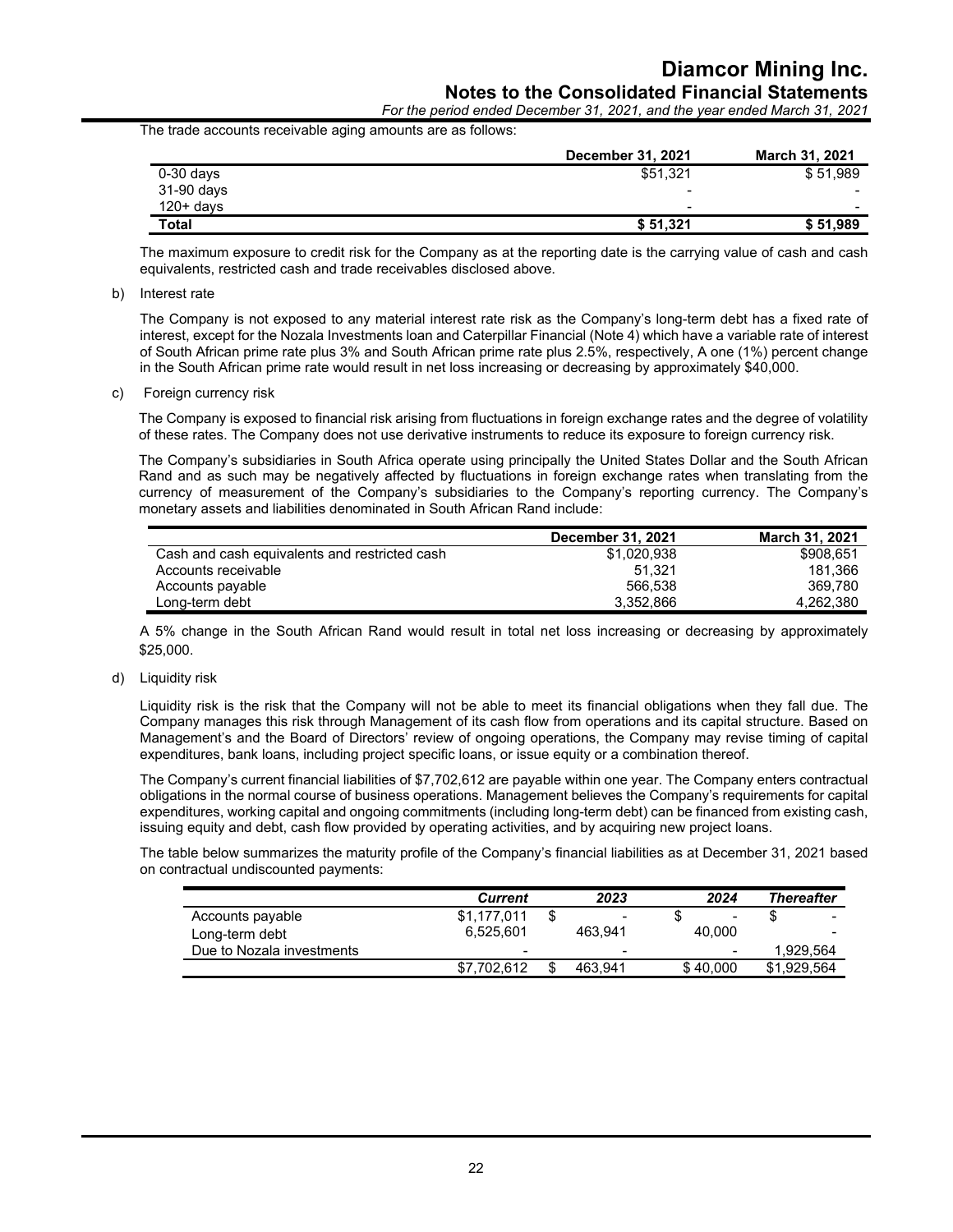e) Commodity price risk

Commodity price risk is the risk that the fair value or future cash flows will fluctuate because of changes in commodity prices. Commodity prices for diamonds are impacted by not only the relationship between the Canadian, United States Dollar and South African Rand, but also world economic events that dictate the levels of supply and demand. The Company is exposed to the risk of declining prices for diamonds resulting in a corresponding reduction in projected cash flow. Reduced cash flow may result in lower levels of capital being available for field activity, thus compromising the Company's capacity to grow production. The Company did not have any fixed price commodity price contracts in place as at or during the period ended December 31, 2021; and the year ended March 31, 2021. The Company's operational results and financial condition are largely dependent on the commodity price received for its diamond production. Diamond prices have fluctuated widely in recent years due to global and regional factors including supply and demand fundamentals, inventory levels, economic and geopolitical factors. A 5% change in the price of diamonds would result in total net loss increasing or decreasing by approximately \$200,000 for the period ended December 31, 2021.

#### **11. Capital Management**

The Company's objectives when managing capital are to maintain: (i) a strong capital structure, which optimizes the cost of capital at acceptable risk; and (ii) investor, creditor, and market confidence to sustain the future development of the business. The Company manages its capital structure and adjusts it considering changes in economic conditions and the risk characteristics of its underlying assets. The Company, from time-to-time, may adjust capital spending, issue new common shares, issue new debt or repay existing debt. The Company's capital is not subject to any restrictions.

The Company manages the following as capital:

|                                | December 31, 2021 | <b>March 31, 2021</b> |
|--------------------------------|-------------------|-----------------------|
| Working capital (a)            | (35, 865)         | 416,173               |
| Long-term debt (b)             | 8,959,106         | 11,911,589            |
| Shareholders' (deficit) equity | (2,805,686)       | (4, 285, 407)         |

a) Working capital is calculated based on current assets less current liabilities excluding the current portion of Long term debt.

b) Includes the current portion of Long-term debt

#### **12. Commitments**

The Company has a commitment to month-to-month lease office space at a rate of \$3,609 per month (March 31, 2021 - \$3,609). The minimum lease payments under this lease are \$43,308 per year (March 31, 2021 - \$43,308).

#### **13. Accounts Payable**

Trade and other payables consist of the following components:

|                     | December 31, 2021 | March 31, 2021 |
|---------------------|-------------------|----------------|
| Trade payables      | \$1,038,397       | 560,863        |
| Taxes               | 134,858           | 75,234         |
| Salary and benefits | 3,756             | -              |
|                     | \$1,177,011       | 636,097        |

Trade payables are non-interest bearing and are normally settled on 30-day terms.

#### **14. Restricted Cash**

These amounts are encumbered by a guarantee by Standard Bank of South Africa Limited for certain rehabilitation obligations and electrical guarantees. The encumbered amount as at December 31, 2021 was \$621,361 (March 31, 2021 - \$666,509).